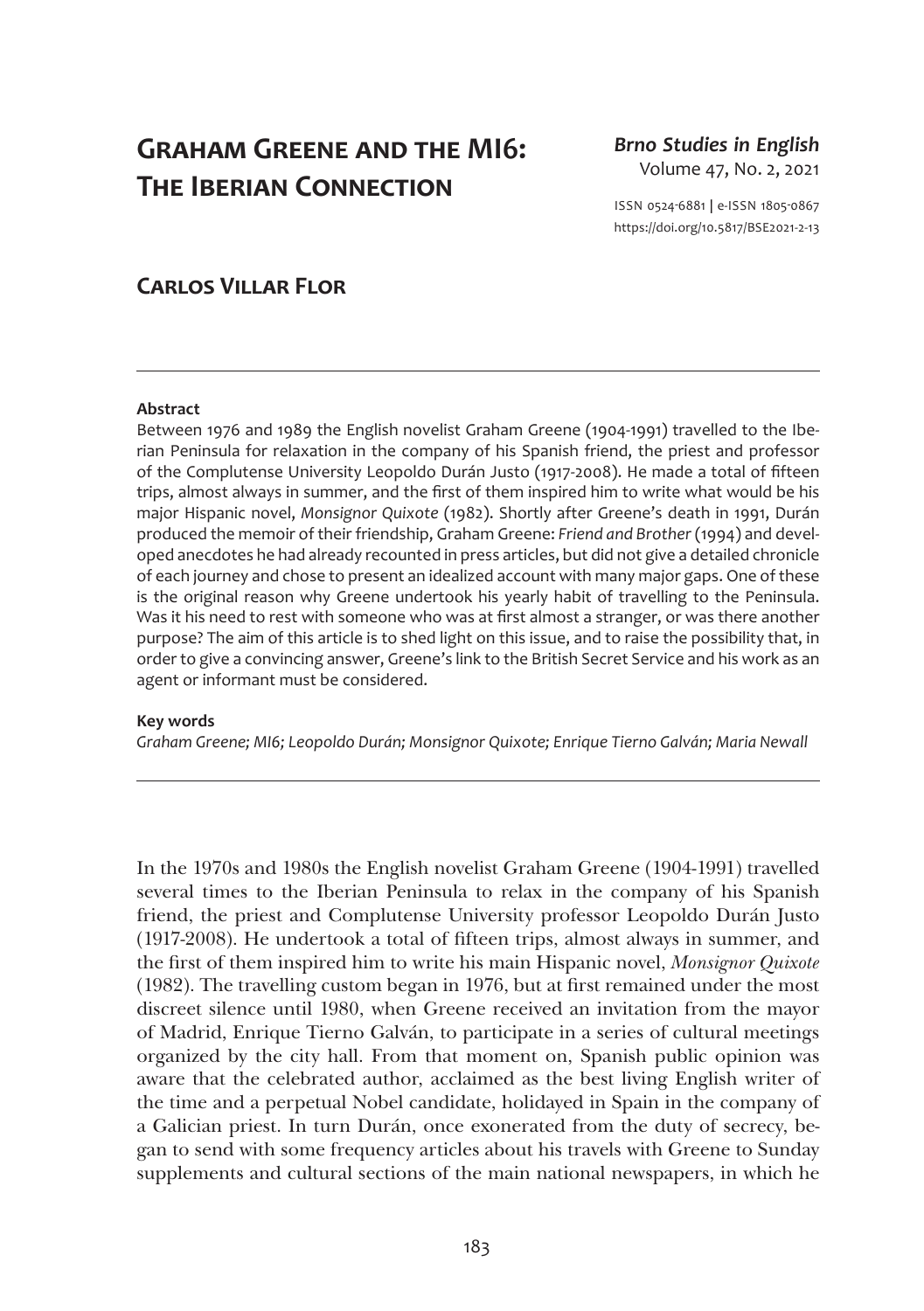was listed as the friend, guide and inspiration to the writer (Bermejo 1981, Durán 1982, 1983, 1984, 1985, 1987, 1988a, 1988b).

Shortly after Greene's death in 1991, Durán started work on the memoir of their friendship, which came to light in 1994 in English and two years later in Spanish. Entitled *Graham Greene: Friend and Brother*. It developed anecdotes Durán had already recounted in press articles, and expanded details on some of the trips. Although he had taken precise annotations in his personal diaries, he did not offer a detailed chronicle of each journey and instead presented an embellished chronicle and an idealized semblance of his friend. To date, Greene's various biographers have used *Friend and Brother* as their only source to document his travels on the Peninsula, and have not explored his specific movements or motivations beyond the enjoyment of friendship and rest as Durán presented it. Several commentators have called attention to how, in addition to inspiring *Monsignor Quixote,* Greene's friendship with Durán and their mutual confidences by the routes of Spain and Portugal helped to shore up the oscillating Christian belief of one who defined himself as a "Catholic agnostic" (Sherry 2004: 681, 697; Bosco 2005: 156). But neither the authorized biographer, Norman Sherry, was able to document Greene's Hispanic journeys beyond *Friend and Brother,* as he explicitly acknowledged (Sherry 2004: 702), nor did the other biographers (Mockler 1994 or Shelden 1994) go any further. Thus, Greene's travels in Spain with his singular friend were initially described from a one-sided, idealized and not entirely reliable perspective, which involved numerous contradictions and inaccuracies.

In particular, one of the gaps that Durán's text does not clarify is the original reason why Greene undertook his habit of travelling to the Peninsula. Although at no time does he address this issue, his general tone points to pure rest and enjoyment of friendship: "Our trips through Spain and Portugal had nothing to do with tourism. They were something entirely different. We described them as 'picnics': delightful jaunts in which we took our food with us and ate it in the fresh air of the countryside" (Durán 1994: 120). However, this description is rather misleading, not only to account for the activities carried out but also to explain the genesis of the travelling tradition. When Greene made his first trip in July 1976, the relationship between the two was not properly of friendship, as shown in their previous correspondence (Letters from Greene to Durán, 8/1/1976, 2/3/1976 and  $12/4/1976$ , GUL, 1:13, 14 and 15) The aim of this article is to shed light on the reasons that prompted Greene to undertake the first visit in July 1976, invited by someone who was then almost a stranger, and to raise the possibility that, in order to give a convincing answer, Greene's link to the British Secret Service, and his facet as an agent or informant, should be considered.

## **Greene and the SIS**

Graham Greene's long and productive career reveals that he was a writer eminently focused on his work, and that, assisted by his secretaries, literary agents, publishers and other advisers, he always took great care with the numerous ram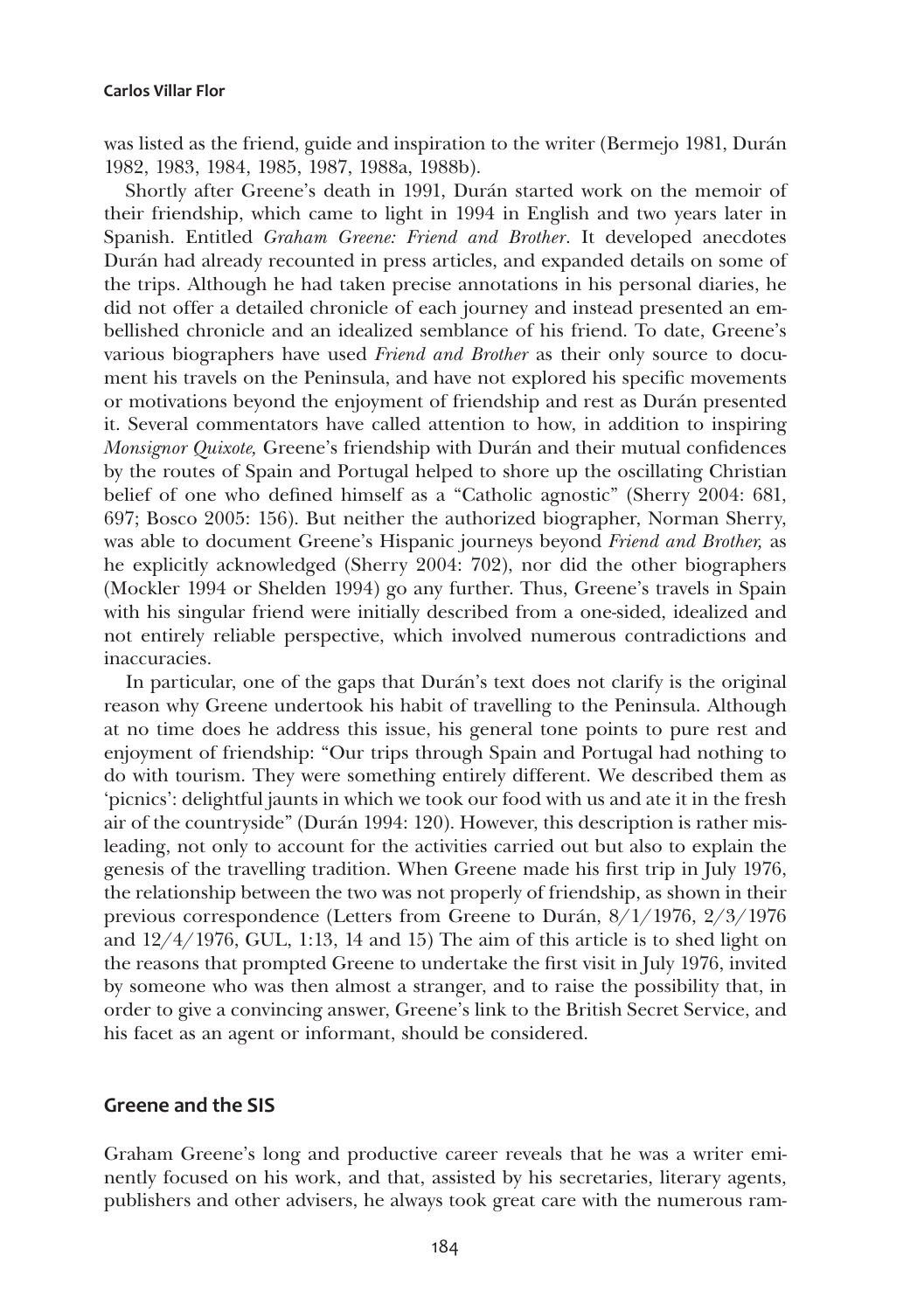ifications of his creative work. But, in addition to developing his varied facets as an author, Greene wanted to take sides in the international politics of his time, something for which his tenure in the British Secret Service during World War II may have prepared him. Indeed, he was recruited in the summer of 1941 by the Secret Intelligence Service (SIS, also known as MI6) to Section V (Counterespionage), and after a period of training was assigned to Freetown, Sierra Leone. He returned to England in March 1943 and from London headquarters (7 Ryder Street) was in charge of the counterespionage subsection of the Iberian Peninsula, under the direction of Kim Philby. Among his duties were to respond to messages from British agents infiltrated in Portugal, evaluate decoded information from Enigma messages, or catalogue known Axis agents and try to win them over for the Allied cause. In May 1944, according to his own testimony, Greene resigned, perhaps to avoid being appointed head of the Iberian section after Philby's reappointment as the head of Section IX, and went on to perform other duties in the PID (Political Intelligence Department) and the PWE (Political Warfare Executive) (Brennan 2016: 68, 78–79).

Thus, at the end of the war Greene admittedly left the SIS. His interest in visiting some of the most conflict-ridden points on the planet – Indochina, Kenya, Poland, China, Cuba, Haiti, Paraguay, Panama, Nicaragua, El Salvador, Hungary, Russia, etc. – was often justified by journalistic commissions, which in turn could provide inspiration to write successful novels. But there is evidence to suggest that Greene never ceased to be in contact with his country's international intelligence, even if he was just an informant. "Unauthorized" biographer Michael Shelden provides a Cabinet Office report stating that Greene, following his resignation from SIS in May 1944, "continued to serve SIS informally until the early-1980s. In exchange for expenses he gave his help to the organization in many places – most notably Vietnam, Poland, China and Russia. And whether a particular trip was subsided by SIS or not, he routinely gave its officers information from his foreign visits when he believed it might be useful" (Shelden 1994: 33). Martin Pearce goes further and states that Greene was recruited as an agent in 1955 by Fergie Demster, stationmaster in Saigon and partner of the later head of MI6, Maurice Oldfield. Pearce does not provide further evidence of this statement, but notes that, in making his biography of Oldfield, he met with numerous SIS officers, secretaries and agents who must remain anonymous. If true, it would imply that Greene "re-engaged" as an agent and not only as an informant eleven years after his resignation (Pearce 2016: 148, 355).

Yvonne Cloetta, Greene's lover and companion in his last three decades, concludes in her memoir that Greene worked with the secret services until the end of his life. In the chapter "The baffling edge of espionage", her interviewer Marie-Françoise Allain, daughter of an ill-fated French spy who had dealings with Greene, records some revealing clues provided by Cloetta: Greene's missions in Indochina in the 1950s to contact Ho Chi Minh; General Lattre's conviction that Greene was a spy; contacts in Russia with double agent Kim Philby, of which Greene reported to the Foreign Office (and to the head of MI6); or the continued presence of (former?) MI6 members in the surroundings of the Cote d'Azur where Greene lived from 1966. Yvonne provides names such as Paul Paulson –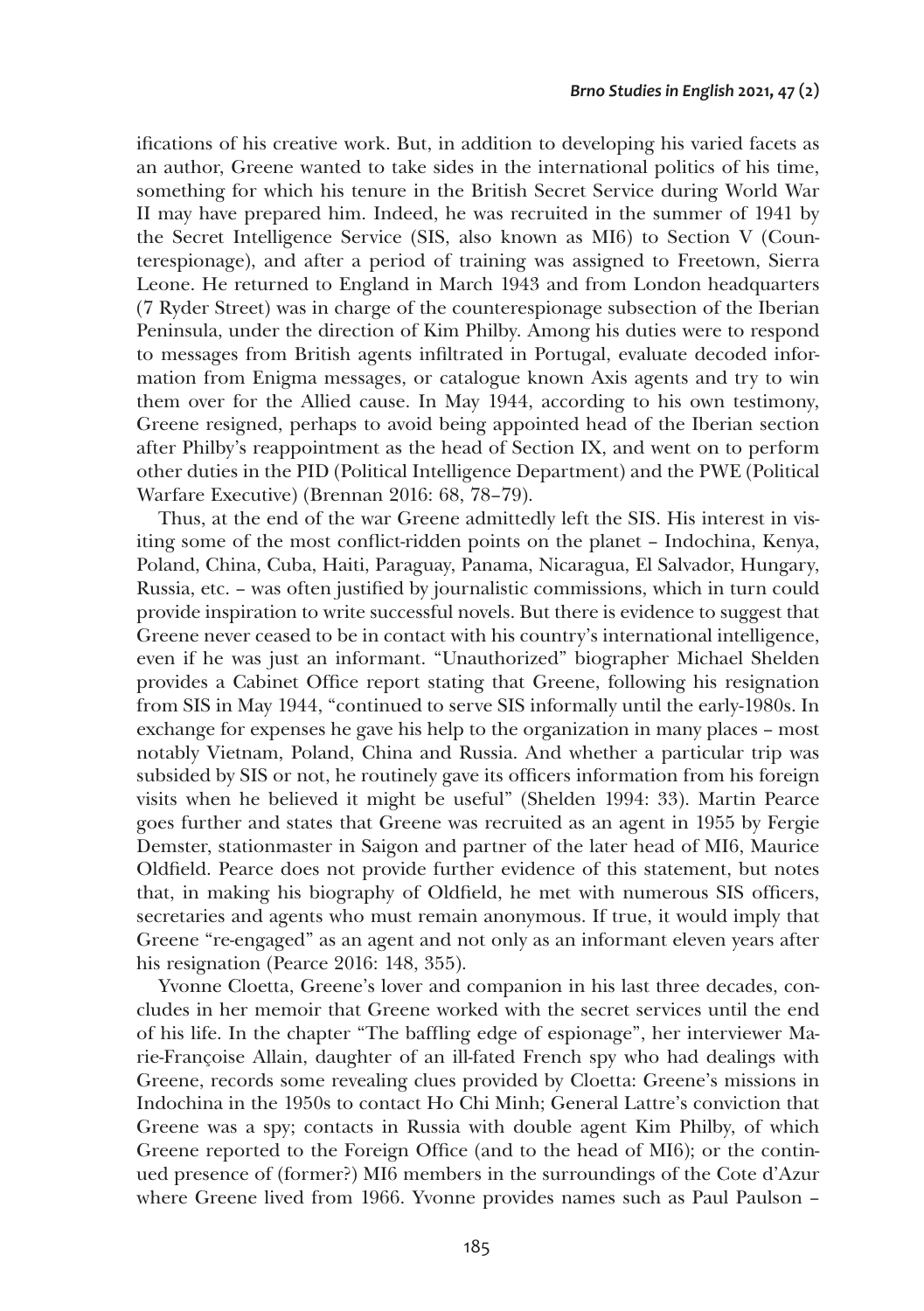who was consul in Nice –, John Cairncross – suspected of having been the fifth double agent of the Cambridge Group, alongside Kim Philby, Guy Burgess, Donald Maclean and Anthony Blunt –, Ronnie Challoner, who closely followed the correspondence between Greene and Cairncross, or the Yugoslav double agent known as Popov (Cloetta, 2004: 144), to whom other names could be added such as that of his next-door neighbour R. Hudson-Smith, "a retired spy" (Richard Greene 2007: 319). A few days before he died, Greene, as a farewell, arranged for the sending of classified documents to various people connected to the world of espionage, including Marie-Françoise Allain and John Cairncross (Cloetta 2004: 114–115).

This facet of Greene is an open secret, but the verification of the ins and outs will have to await the future work of other scholars and the declassification of British intelligence documents. As far as his travels in Portugal and Spain are concerned, it provides a rather credible context for placing his first visit and the beginning of the travelling tradition that came later. The origin dates back to the summer of 1975. From Greene's correspondence with Yvonne we can partially reconstruct a rather enigmatic scenario. Greene, who had been living in Antibes for almost a decade, spent a long time in London, busy on various issues related to theatrical and film versions of his works, and socializing with friends and acquaintances. But the letters also reveal some concern about his inactivity possibly regarding international missions. In one of them he states that he misses Chile, Cuba and Haiti, and that he would like to leave now for Panama or Hungary (Letter from Greene to Cloetta, 14/6/1975, GUL, Yvonne Cloetta Papers, 3: 6). At this time he also replaced his veteran personal secretary, Josephine Reid, with his own sister Elisabeth Dennys, who had worked in intelligence with her husband Rodney, and who had been responsible for Graham's recruitment to SIS in 1941.

In June 1975 Greene recounted to Yvonne his interview with the Secret Service 'C', Maurice Oldfield: "I had to go up today to London to have lunch with 'C' of the secret service – we were by ourselves & it was most interesting" (Letter from Greene a Cloetta, 21/6/1975, GUL Yvonne Cloetta Papers, 3:10). There is evidence that Greene met regularly with Oldfield, who had worked in Cairo with Elisabeth during the war and whom Greene knew since the  $1950s$ ,<sup>1</sup> and it seems likely that they would regularly discuss security issues (Brennan, 2016: 106). Shortly thereafter Greene wrote back to Yvonne from the Ritz Hotel in London and informed her that he could not go to Hungary because "my Communist won't be there till the end of July so I'm thinking more & more of Portugal to try and pass the time" (Letter from Greene to Cloetta, 2/7/1975, GUL, Yvonne Cloetta Papers, 3:7). The "communist" was most likely László Róbert, a Hungarian spy who may have acted as Greene's liaison to Kim Philby since his exile in the USSR. In any case, this letter concludes that Greene, shortly after his interview with 'C', does not refer to leisure trips but to missions, and it is significant that he chose to approach Portugal as an alternative to not being able to travel to Hungary. Under these circumstances, he unexpectedly got an appointment to meet one of his scholars and admirers, a Spanish priest and university professor, Leopoldo Durán, on 20 August 1975. It opened up the possibility of establishing a contact in a country that had always attracted Greene.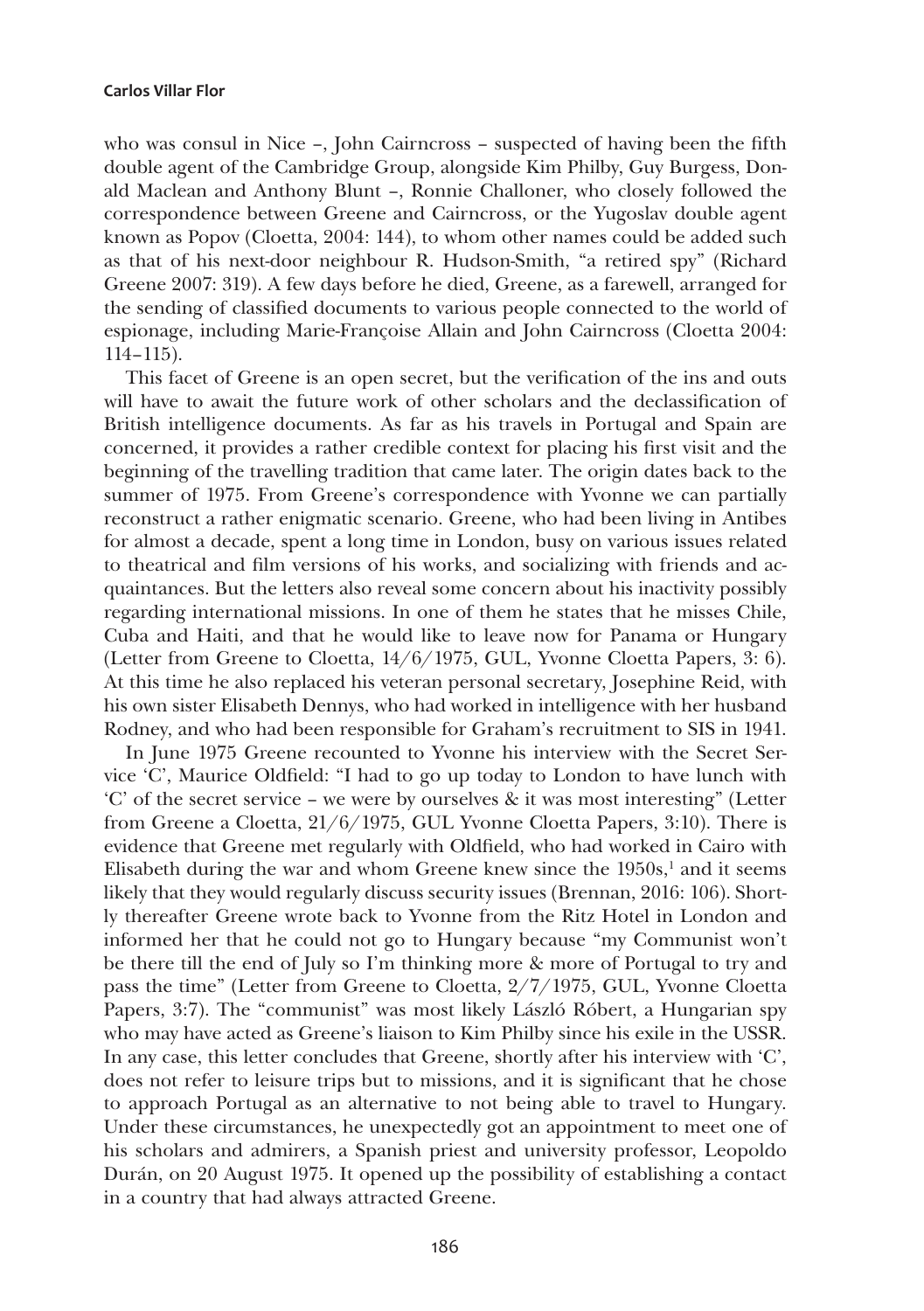## **Greene and Spain**

Indeed, Spain had especially fascinated Greene since his youth, although his knowledge about the country appears to have been rather limited. The Iberian Peninsula was in fact the destination for his first trip abroad, when in the summer of 1920, and as an interruption of the six months of psychoanalytical therapy to which he was subjected, he travelled with his aunt Eva and some cousins to Lisbon, making a day stopover in La Coruña and Vigo. From that day he retained the memory of the tomb of Sir John Moore, whom he considered (wrongly for Mockler) a distant ancestor, and he mentioned Vigo in one of his early poems (Mockler 1994: 11).

His second novel, written at the end of his university years but never published, focused on a Hispanic motif: the protagonist was an Englishman who got involved in plots against the Spanish government driven by his love for a young woman from a group of refugees from the Carlist Wars located in Leicester Square. This novel, tentatively entitled *The Episode*, was rejected even by his own agent A.D. Peters, who discouraged even bothering to seek a publisher. Years later, however, and after embarking on his literary career, Greene rescued the Hispanic context in his fifth written novel and third published, *Rumour at Nightfall* (1931). His knowledge of the country remained scarce: he admitted that "all [he] knew of the Carlist wars was drawn from Carlyle's *Life of John Sterling*" (Greene 1980: 19). The novel was a sales failure and jeopardized Greene's fledgling career, who had given up his job to bet everything on literature. Fortunately, the next one, which might have been his last, *Stamboul Train,* gave him the success he needed to make his career take off irreversibly.

If in *Rumour at Nightfall* Greene subordinated the political interest of the Carlist conflict to the sentimental and melodramatic plot, there are echoes of this in his renewed interest in Spain after the outbreak of the Civil War in 1936. Although, perhaps as a recently converted Catholic, he remained rather lukewarm in his support for the Republican government, Greene backed the Basque nationalists as they fought Franco without abandoning their Catholic principles, opposed the implantation of a communist state, and kept military chaplains in their armies. Thus, when General Mola's troops captured Bilbao on June 19, 1937, after the devastating bombings of Durango and Guernica, Greene decided to join the fight and travelled to Toulouse with the intention of contacting a pilot there (and owner of a café) that had contributed to breaking the blockade of Bilbao with his two-seater airplane. According to Greene's testimony, the Basque delegation in London had provided him with a letter of recommendation on sealed official paper, but once in Toulouse he could not persuade the pilot to risk his life again, as he claimed that the Francoist artillery was becoming too precise, and thus Greene had to return home (Greene, 1980: 76). His biographer Norman Sherry speculates that he intended to issue a BBC statement condemning the Francoist siege, although he also concludes that Greene's early withdrawal was due to the fact that he had just obtained a fixed salary as literary editor of the new publication *Night and Day* and did not want to risk losing it (Sherry, 1989: 611–613). However, Jimmy Burns states that there is no documentary evidence that such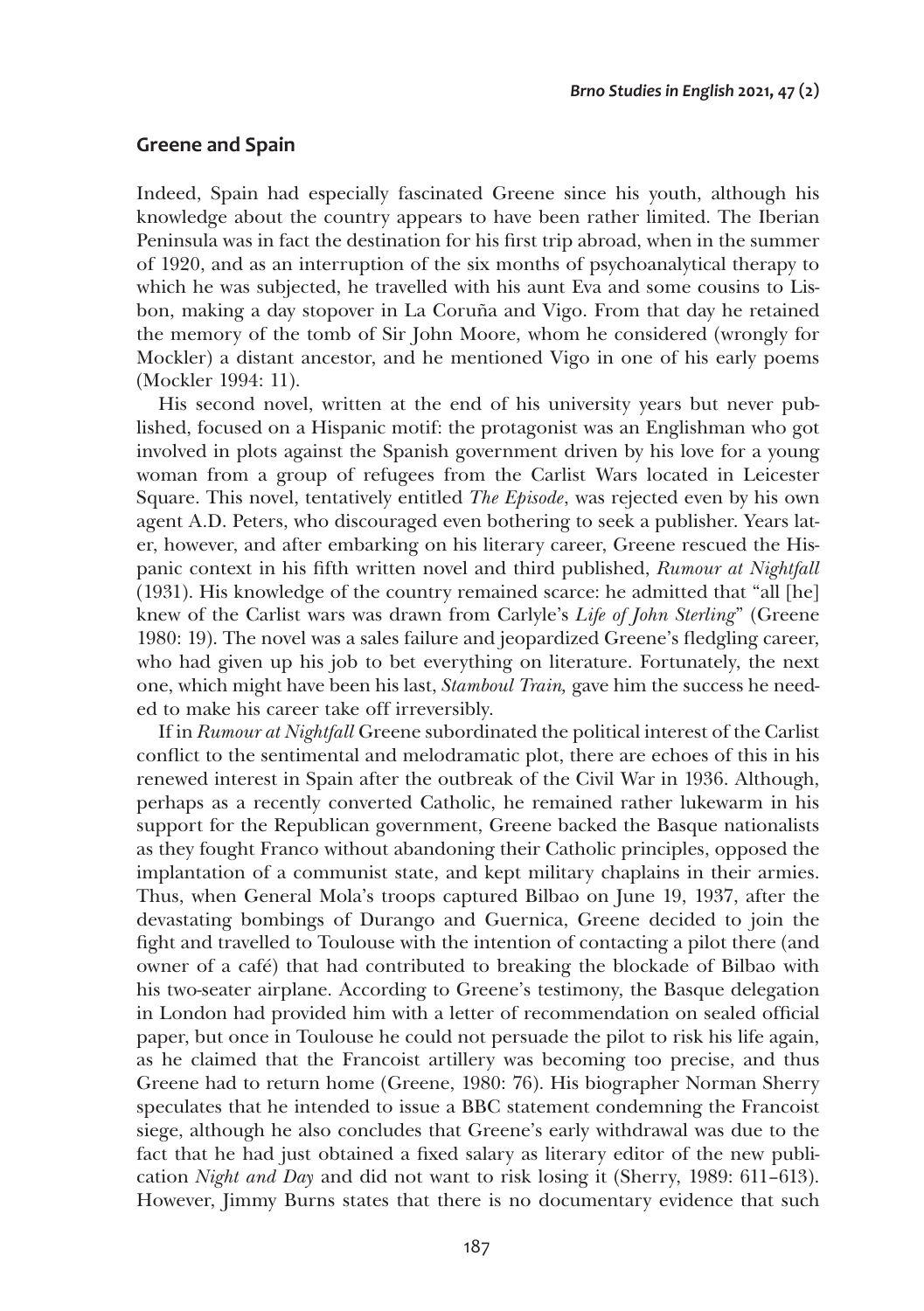a letter of recommendation was issued from the Basque delegation in London, nor has he found minutes of meetings related to the matter. Nor has he located any record among the BBC archives that prove Sherry's hypothesis (Burns 2010: 31–32). In order to account for Greene's withdrawal, Brennan also mentions the fact that his new boss at the helm of *Night and Day*, the conservative MP Victor Cazalet, was sympathetic to the Francoist cause, so it did not seem prudent to position himself against him (Brennan 2016: 45).

Two years later the Spanish Civil War found a place in Greene's fiction, although rather obliquely, in *The Confidential Agent* (1939). The protagonist is an agent identified only as 'D' who, in the context of fratricidal strife in his country, has been delegated by his government to secure a coal supply contract in England, where he must negotiate with an unscrupulous capitalist who is also willing to deal with the other side and grant it to the highest bidder. The mission of 'D' is hampered by the action of a rival agent, 'L', who has more means and personnel to neutralize him and take over the contract, indispensable to win the war. If the context is unmistakable, Greene's reluctance to provide nominal indications to expressly identify the protagonists on both sides and their link to the Spanish conflict is disconcerting. Would it be the same reason why he gave up his idea of going to fight at the Basque front? All that is open to speculation

During his time as an SIS agent between 1941 and 1944, Greene appears to have devoted himself more to Portugal than to Spain, although the two countries were closely linked for British intelligence, diplomacy and propaganda services on the Peninsula. With the end of the Spanish Civil war and the start of World War II, a priority objective of the British diplomatic effort in Spain and Portugal was to ensure the neutrality of both countries and to thwart any possible alliance with the Axis that could hinder the movement of troops and materials across the Peninsula, and lose Gibraltar and the Atlantic and Mediterranean ports. Greene's head in Section V of the Peninsula was the controversial Kim Philby, who had built a cover as a person akin to the Franco regime. In fact, he had been recruited by MI6 following his successful reports while serving as a correspondent for the *Times* in the Spanish Civil War (although his true loyalty was to the USSR from the start). At that time he had managed to be taken for a Franco supporter and as such had gathered inside information about the manoeuvres of the national side, of which he fully reported to the British secret service, and, in parallel, to the Soviets (Burns 2010: 39–45).

The United Kingdom prioritized the intervention of officials, officers and agents of Catholic religious sensitivity, as it was felt that this would make it easier to establish more trusted relations with the new Spanish rulers. Graham Greene and a large group of colleagues and friends possessed such a profile, including Tom Burns (1906-1995), a key figure in Greene's relations with Spain. In addition to being his publisher and major contact for his first ministerial services in wartime, Burns was the one who enabled Greene's second visit to Spain in 1946. With Basque descent on his mother's side, Burns had devoted himself from an early age to the publishing world, first in the Catholic publishing house Sheed & Ward since 1926, and ten years later in Longman. He had met Greene in 1929 and had since established a lifelong friendship. It was Burns who had encouraged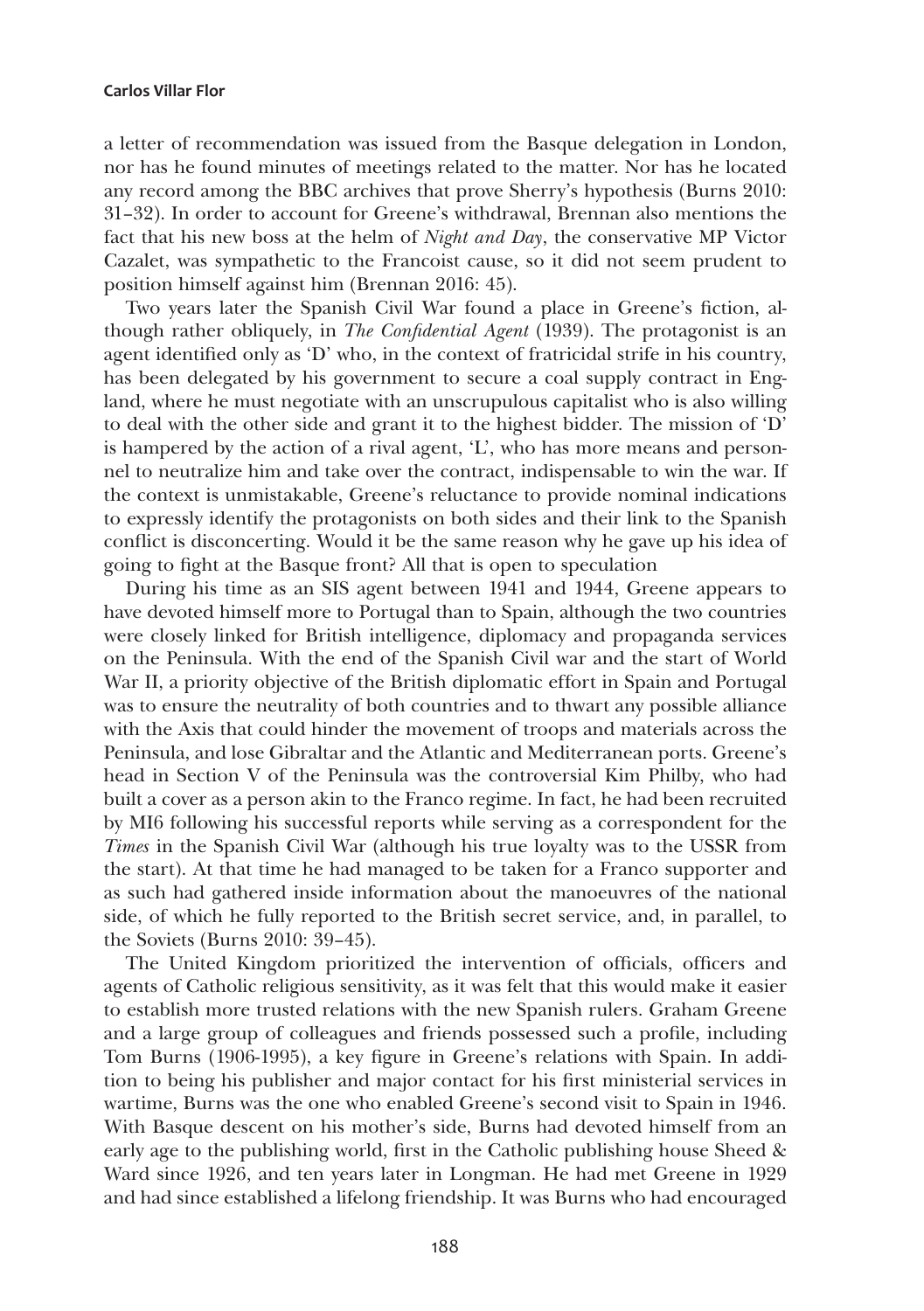him to write about the persecution of Catholics in Mexico, commissioning what became his travelogue *The Lawless Roads* (1939), which he would then successfully fictionalize as *The Power and the Glory* (1940), and also got the writer to collaborate on the Catholic weekly *The Tablet,* of which Burns became a co-owner. At the outbreak of World War II, Burns entered the new Ministry of Information within the Catholic propaganda section, led by Dennis Cowan, and from there facilitated Greene's incorporation into the ministry's film division, where he was responsible for producing propaganda scripts.

In 1940 Burns was sent to Madrid with a delicate mission: the Ministry of Information and the Foreign Office had set up a network of press and information offices in Spain, North Africa and France under the direction of the British embassy. Its main task was to win the propaganda war and to gain time to prepare the counter-offensive, preventing Franco's Spain from joining the Axis and thus hindering allied movements across the Peninsula. Burns' official position between 1940 and 1946 was first secretary and press attaché of the embassy, but he also performed a secret job in collaboration with naval attaché Alan Hillgarth, Churchill's trusted man and key figure of British intelligence on the Peninsula. Burns used his many contacts within the Franco regime to obtain inside information, discover trading points, and recruit double agents for the Allied cause. His activity was so effective in those years that even a report by the Franco secret police came to identify him as "the Head of intelligent service [sic] in Spain and Portugal" (Burns 2010: 345).

In view of this context, it is suggestive that Greene's second trip to Spain (following his one-day anecdotal stint as a sixteen-year-old in La Coruña) was at the behest of Tom Burns. In *Monsignor Quixote's* dedication, Greene acknowledges that it was Burns who inspired "his first" (actually, second) visit to Spain in 1946, during which he most likely visited the British embassy. Greene's biographers do not consider it, but the author referred to it in an interview with the newspaper *El País* in 1982, coinciding with the novel's release: there Greene is said to keep "a dramatic image of the misery of those years," and is quoted as stating, "I lived in the house of an English diplomat [Burns?], and it was horrible to see the people who went there, at noon, not to beg for alms, but for a piece of bread or the remains of meals" (González Yuste 1982: 36).

Greene would return to Spain once or twice more before embarking on his series of journeys with Leopoldo Durán in 1976, although the dates are unclear. One appears to have been in the late 50s, when he visited Cordoba and Seville among other locations (Letter from Greene to Durán, 10/03/1978, GUL, 2:1), and perhaps there was another one (Molina, 1980: 20). We do not know whether these trips were integrated among his intelligence missions or there were other motivations. If Burns was still behind these trips, it must be borne in mind that, after his retirement from Spain in 1946, he had allegedly resumed his career as a publisher in England, but, as his son and biographer claims, he "maintained a secret informal relationship with the British and US intelligence services after returning to public life as a publisher, a cover for overseas travel and the securing of a variety of sources of information" (Burns 2010: 335). The similarity of the pattern followed by Greene, also a Catholic Englishman, in charge of the Iberian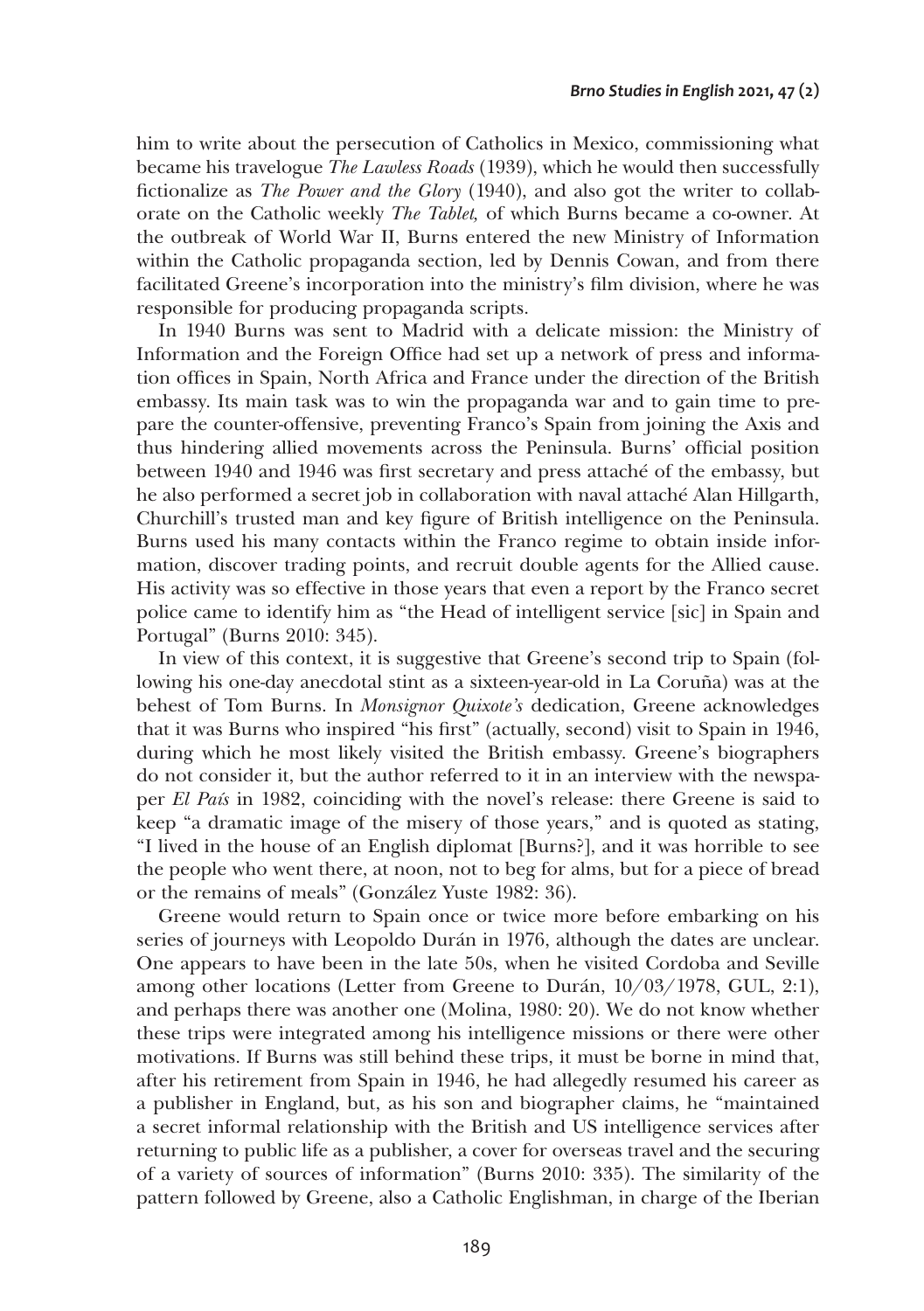Peninsula during wartime, and officially withdrawn from intelligence but active on other fronts, is striking. And it is also curious that Burns, who in the past had led to the creation of the unforgettable "Whisky priest" by commissioning Greene to Mexico, forty years later as editor of *The Tablet* added that the story of the monsignor descended from Don Quixote did not remain just a private joke between Greene and Durán. Indeed, it was Burns who consolidated the project by publishing three successive advances of the novel on *The Tablet* in the Christmas issues between 1978 and 1980.

## **Portugal y Maria Newall**

Returning to the summer of 1975, in a June letter to Yvonne Greene stated that, although the film adaptation of his novel *The Honorary Consul* would not be filmed in Spain as originally thought, but in Mexico (Falk 1990: 195), he intended to approach Portugal anyway "to see Maria Newall" – who, in addition to being an old friend also seems to have been engaged with the secret service – and he adds, "The position seems interesting now" (Letter from Greene to Cloetta, 21/6/1975, GUL Yvonne Cloetta Papers, 3:10). Indeed, in Portugal the 1974 Carnation Revolution had ended nearly half a century of the *Estado novo,* but in the following months the consolidation of the democratic order was no easy task. Tensions between the three republican tendencies – conservative, socialist and communist – provoked an unstable climate that produced five provisional governments in two years. The summer of 1975 is known as "the hot summer", marked by the fall of the government of Vasco Gonsalves, demonstrations in the main cities, occupation of Radio Renascenca by radical forces, occupation of *latifundios* by landless farmers, and recruitment of armed guerrillas by landowners to defend their properties.

On July 10, Greene wrote to Yvonne and informed her of his intention to leave early to observe the Portuguese revolution, although at that moment he appeared to be suffering from a characteristic mood slump and complained about the "comedies I have to play". He longed to meet Yvonne "when Portugal is over [though...] I'd cancel it with joy if you needed me for anything" (Letter from Greene to Cloetta, 10/7/1975, GUL Yvonne Cloetta Papers, 3:8). Again, it appears that the planned trip was not for mere pleasure, and Greene would be happy to cancel it if he could find a compelling reason. But he does not seem to have found it, and in the first half of August he made his planned trip to Portugal to meet Maria Newall, who resided in Quinta da Piedade, a beautiful house in the town of Colares, on the outskirts of Sintra.

Who was this lady that Greene would have to visit obligatorily during his future visits to Spain? Hers seems a fascinating profile. An English Catholic with a reputation for being a beauty, her maiden name was Mary Margaret Pollen. She married Commander James MacIndoe in 1916, with whom she had a daughter, Mary. They divorced in 1928 and three years later, in 1931, she married another officer, Lieutenant-Commander Keith W. Newall outside the Catholic Church. He suffered a scam at the hands of George Howard, Earl of Carlisle, and com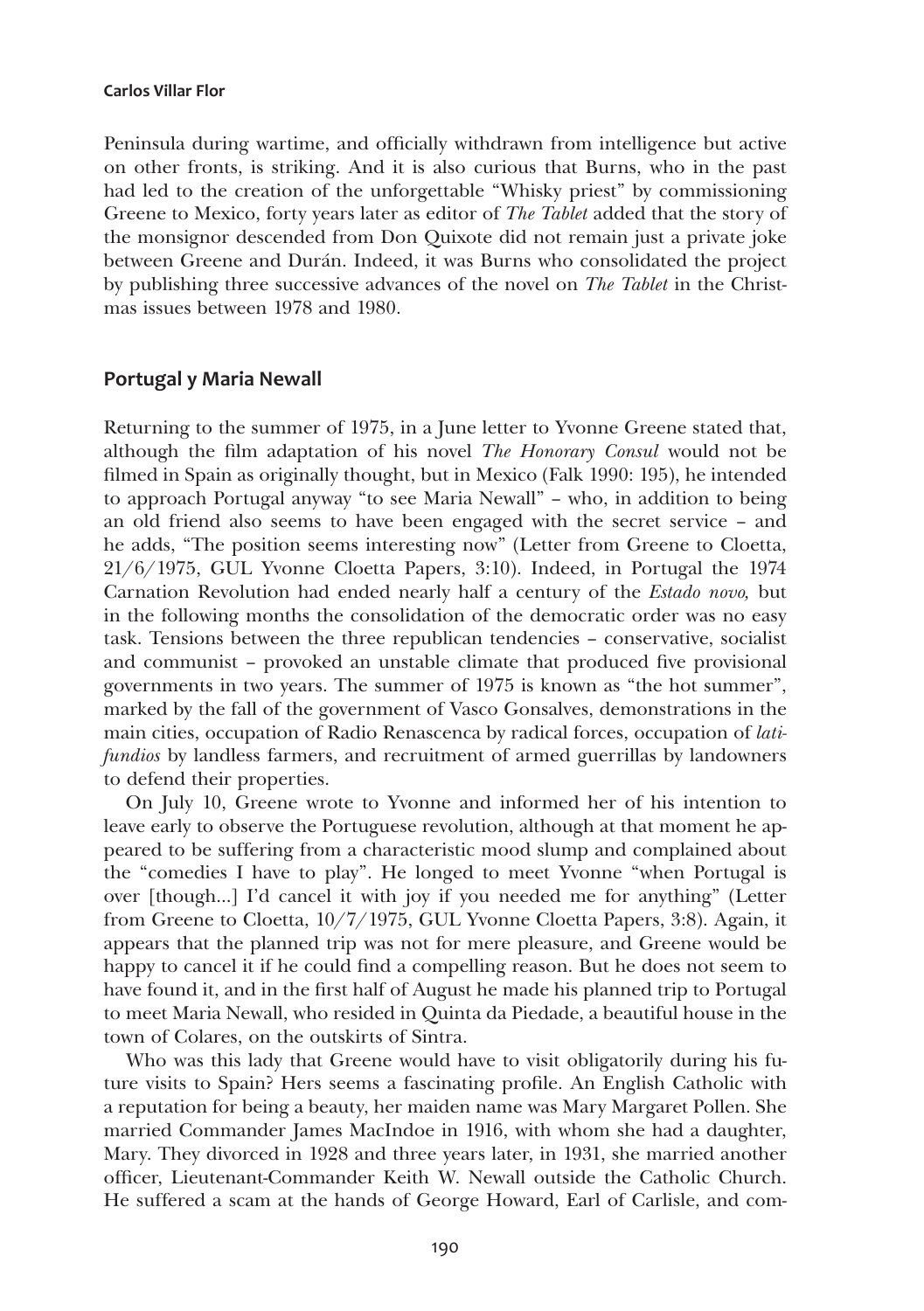mitted suicide in 1938 by shooting himself with a firearm – which, according to Nicholas Shakespeare's testimony, his widow kept in her living room (Shakespeare, 2013). From 1940 to 1942, Maria joined the Mechanised Transport Corps (MTC), a uniformed women-only corps that provided transportation to military officers and foreign dignitaries during World War II and drove ambulances in the Blitz (Mosley, 2003). Maria ran her own ambulance unit, and at some point in the war she travelled on a ship that was torpedoed by the Axis on its way to the Middle East. During this period she fell in love with an influential jurist working as deputy director of the Ministry of Information, Walter Monckton (and who would become minister from 1951 with Churchill and Eden and appointed Viscount).<sup>2</sup> The relationship lasted a while, but in 1947, without warning, Monckton abandoned her for Biddy Carlisle, wife precisely of the earl who had conned Commander Newall. Biddy in turn divorced her husband and married Monckton that same year. Maria was shattered and, perhaps to turn the page, began a new life in Kenya. In 1949 she built a farm on her own in Najuru, and, according to Durán, in addition to being a farmer she was the head of the English nurses of the Red Cross (Durán 1994: 324). Greene met her in 1953, when he travelled to Kenya to cover the news of the Mau Mau Revolt and stayed at her home, and they are likely to have been occasional lovers.<sup>3</sup> Correspondence with Greene reveals that in the mid-1960s Maria was living in Portugal, and from 1967 she settled in Quinta da Piedade, owned by the Marchioness of Cadaval.

Maria Newall's role may be a key piece in understanding why Greene regularly undertook his trips around the Peninsula in the 1970s. The epistolary correspondence preserved at Boston College reveals that communication between them intensified from Greene's summer visit in 1975 to witness the last revolts; until then they had exchanged little more than complimentary Christmas greetings. But from this meeting onwards Greene and Maria Newall seem to have been in renewed harmony. Why did this octogenarian and invalid lady, with a daughter and grandchildren in England, remain an expatriate in Sintra instead of living comfortably in her family mansion in Mickelton? What did she do there? In her letters she often mentions distributions of aid to refugees and humanitarian missions that she oversees ("I am sending this to England to await arrival", or "I hope the Red Cross would send more help to Bengal" or "I hope the [Red Cross] are very busy in Turkey and The Sudan"). She also describes street riots, repression by the authorities, cases of political prisoners entering or leaving prison, or enigmatic shipments delivered by personal mail. Often the people are referred to by acronyms or pseudonyms, and at other times Greene is invited to "read between the lines", or she says that she cannot be very explicit in writing.<sup>4</sup> It is very significant that, while on holiday at her English family home in November 1975, when there was a military uprising and the consequent state of emergency, instead of remaining in safety at home, she was quick to advance a return to Portugal: "I hurried back last Tuesday 25th as I heard there was trouble brewing!" (Letter from Newall to Greene, 3/12/1975, BC, 29/38).

Maria Newall also received personalities from the Church, such as the papal nuncio in Portugal, and other bishops and cardinals. For her intense social activity it is possible that Newall benefited from the neighbourhood and friendship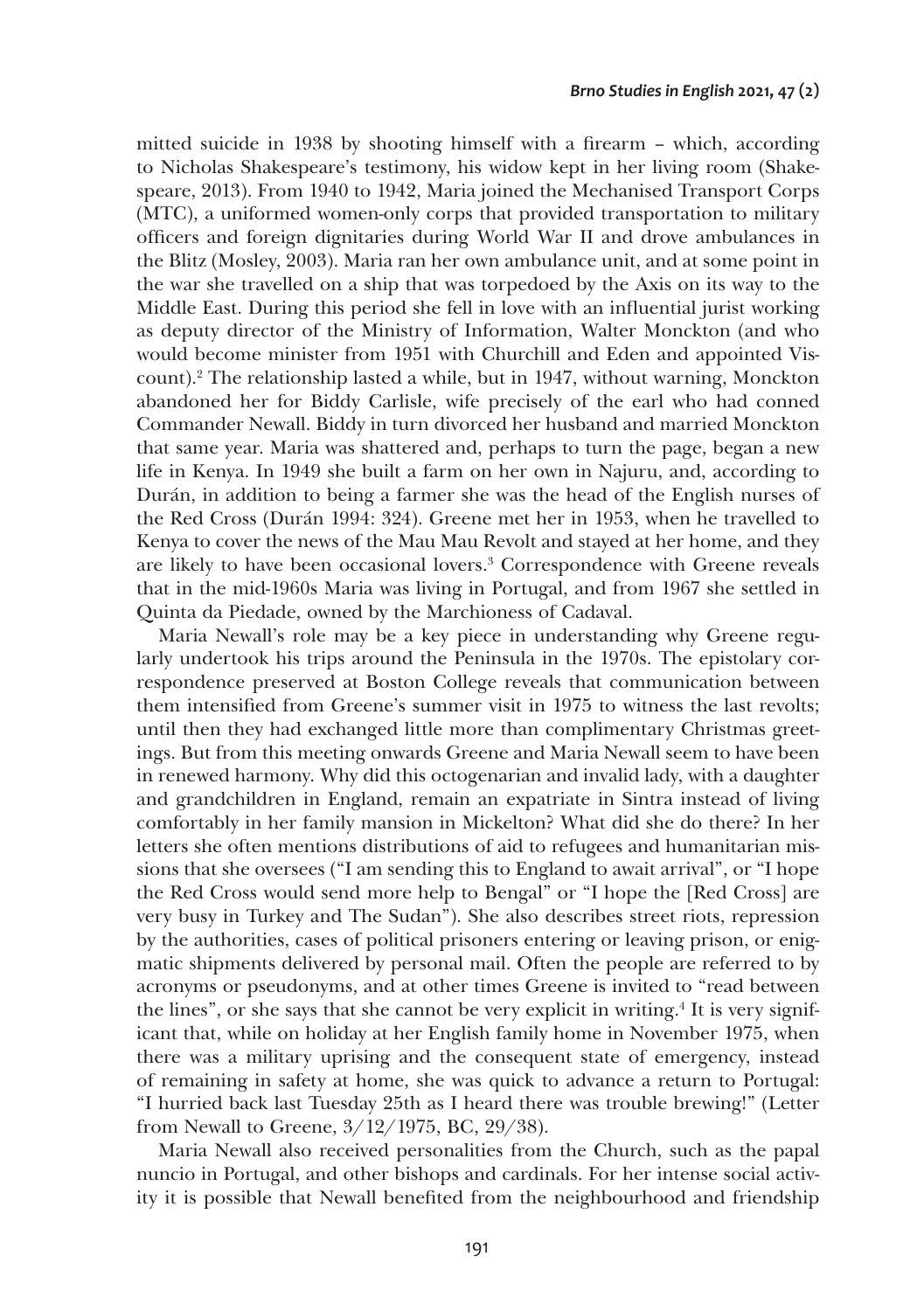of her hostess, Olga Nicolis of Robilant Alvares Pereira de Melo, Marchioness of Cadaval, owner of Quinta da Piedade, and sponsor of the musical arts. The Marchioness was friends with personalities of her time from various cultural, political or social fields: Marinetti, Gabriele d'Annnunzio, Saul Bellow, C. Chanel, Maeterlinck, Eleonora Duse, Louise de Vilmorin, Francisco José, Pio XII, Frau Cosima (daughter of Liszt and widow of Wagner), the princess of Polignac, Kenneth Clark, Marconi, Duse, or René Huyghe (Cachado 2013).

## **The beginning of the summer tradition**

As mentioned, in August 1975 there was an event that would change the life of the priest and university professor Leopoldo Durán: his lunch at the Ritz with Greene. Durán had sent his first letter to the writer in 1964, presenting himself as an admirer and manifesting his intention to study Greene's work from a theological perspective. The results of his analysis would eventually form two doctoral theses (one in English and one in Spanish of suspicious resemblance) and a handful of academic articles. In the long decade that this initial epistolary relationship lasted, Durán became more daring over the years, and intensified his correspondence by sending the varied publications resulting from his scholarship. Greene, meanwhile, who received hundreds of letters from readers and admirers on a monthly basis, kept an educated distance and on most occasions channelled his courteous answers through his secretary, Josephine Reid. It is even possible that the priest's insistence was not entirely welcome: thus, in an annotation addressed to his boss, Reid received Durán's new shipment with some apprehension and wrote on the margins of his letter: "This is the priest who sends the massive bound green leather books on you" (Villar Flor 2020: 12–21).

The first time Greene clearly took the initiative occurred in a letter in April 1975 in which he acknowledged receipt of the last consignment of articles sent by Durán, while informing him that he could visit Spain in June on the occasion of the filming of *The Honorary Consul,* and raised the possibility of a meeting (Letter from Greene to Durán, 7/4/1975, BC, 17/28). Durán, who had longed for this moment for years, showed unconditional availability ("I am at you complete at any time and for everything") and although such a filming project in Spain did not go ahead, from this moment onwards meeting Greene would become a priority (Letter from Durán to Greene, 21/4/1975, BC, 17/28). Indeed, his perseverance was rewarded when on 20 August 1975 (not 1973, as he wrongly states in *Friend and Brother*) he was able to meet his idol for lunch at the Ritz Hotel in London. The only account of this meeting comes from Durán himself, according to which they soon entered into lively conversation, about the Church and various Catholic orders and institutions, the writer's travels, his recent work, etc. (Durán 1994: 4–8). It apparently lasted five hours, from 12:30 to 17:00 (Diaries, X: 87), and although it may not have been the love-at-first-sight Durán intimated in his memoirs – they addressed each other as *Mister Greene* and *Father Durán* until the first trip in 1976 – it certainly paved the way for Durán to host the writer the following summer.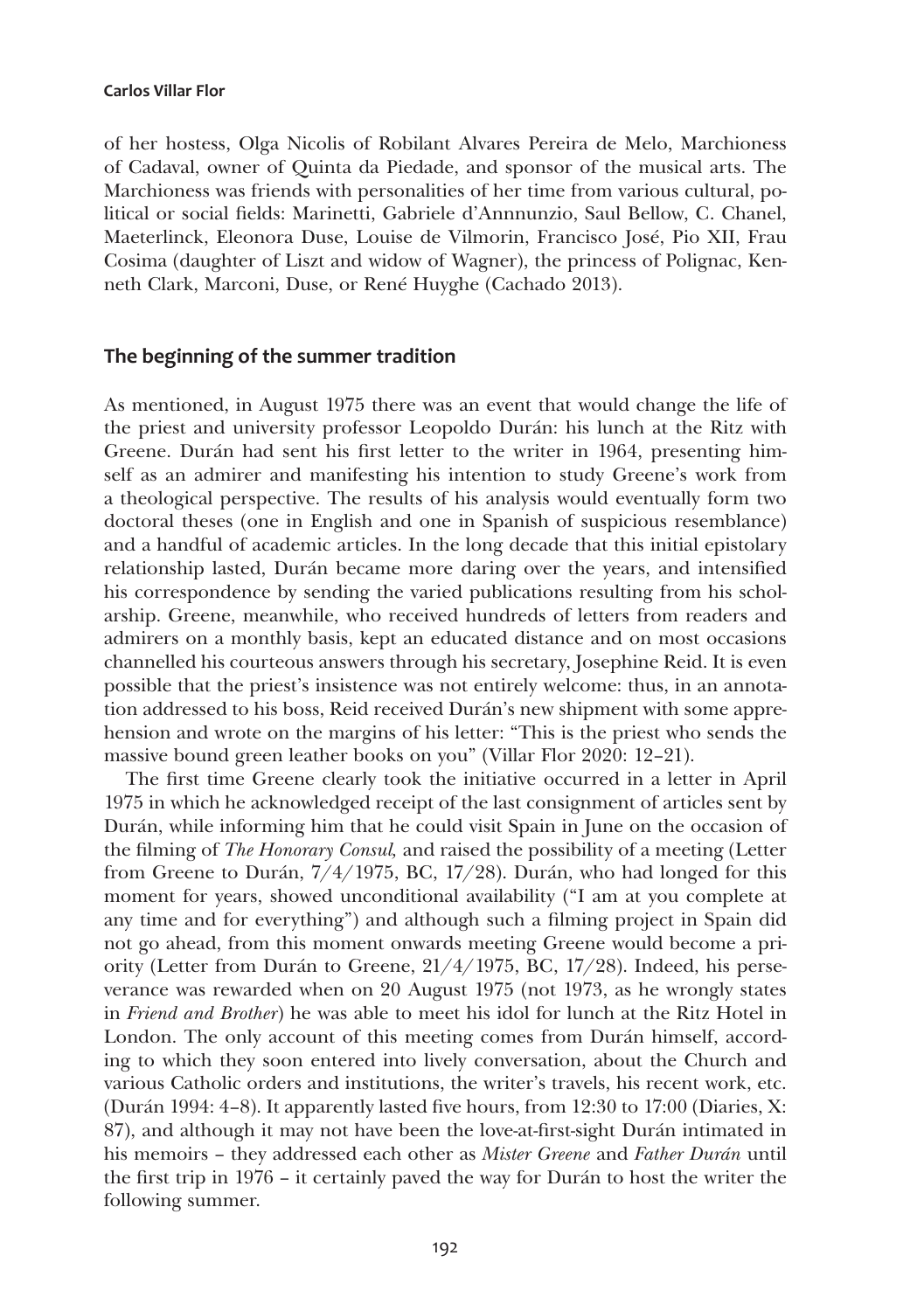It makes sense that the political situation in Spain during that period may have become a decisive incentive for Greene to be interested in resuming the relationship, since just ten days after the death of dictator Francisco Franco he wrote to Durán to arrange an urgent visit, that same December (Letter from Greene to Durán, 1/12/1975, BC, 17/28). Durán, who did not seem willing to miss the opportunity to host his literary idol, accepted unconditionally, and although in the end Greene re-wrote to postpone it, he would take up the initiative in another letter of 8 January 1976, which reads as follows:

July would be, so far as one can see ahead, the best possible time, for one as I always want to escape, from here in the Summer. I would suggest July 12 – I have another friend in Madrid Christian Casanova (a most suitable name) a Chilean refugee who was secretary to Allende.

I am glad that things are going well with Spain. Even Portugal seems to be at last pulling herself together.

Now with time to plan I might go on from you to Portugal, for a few days to see my old friend at Cintra [sic] – or even to Cuba where I have friends whom I haven't visited since 1966. (Letter from Greene to Durán, 8/1/1976, GUL 1:13)

For the purposes of our starting hypothesis, it is significant that Greene mentions the names of Maria Newall – whom he had visited just six months back – and Christian (Cristián) Casanova, who in the 1960s had held senior political positions in Salvador Allende's government in Chile, and in the late 1970s, exiled in Spain, had close relationships with emerging Spanish socialist leaders who would be able to provide Greene with contact opportunities, as we shall see.

Shortly after receiving confirmation of Durán's unconditional availability, Greene informed Maria Newall: "I've half promised to go to Spain to stay with a priest who writes intelligent books about me, the second week of July. It would be nice if after looking round there I could come and see you at Sintra" (Letter from Greene to Newall, 17/1/1976, BC, 29/38). The distanced tone deflects attention from the fact that it was Greene who raised the visit. In his "looking round" Greene included a stop of clear political interest: soon afterwards he wrote to Durán indicating that he would be interested in visiting the Basque Country, then the most conflicted region of Spain due to the frequent attacks of the terrorist group ETA. But as the planned journey approached, Greene suffered from his characteristic mood swings and sometimes expressed little desire to set out. In a letter to Maria dated 11 June, he stated that he "shuddered at the thought" of his visit to Spain, but that he consoled himself with the possibility of exploring the "Basque territory", where also the climate would be cooler (Letter from Greene to Newall, 11/6/1976, BC, 29/38). A few days later he made it clear again that the trip was not for pleasure; referring to his visit, which had been delayed from the initial plan, he wrote that he would like to postpone it permanently. Again he emphasized that the most interesting thing was to observe the focus of greatest conflict, the Basque Country, which he had come close to visiting during the Civil War and now associated in his mind with the problem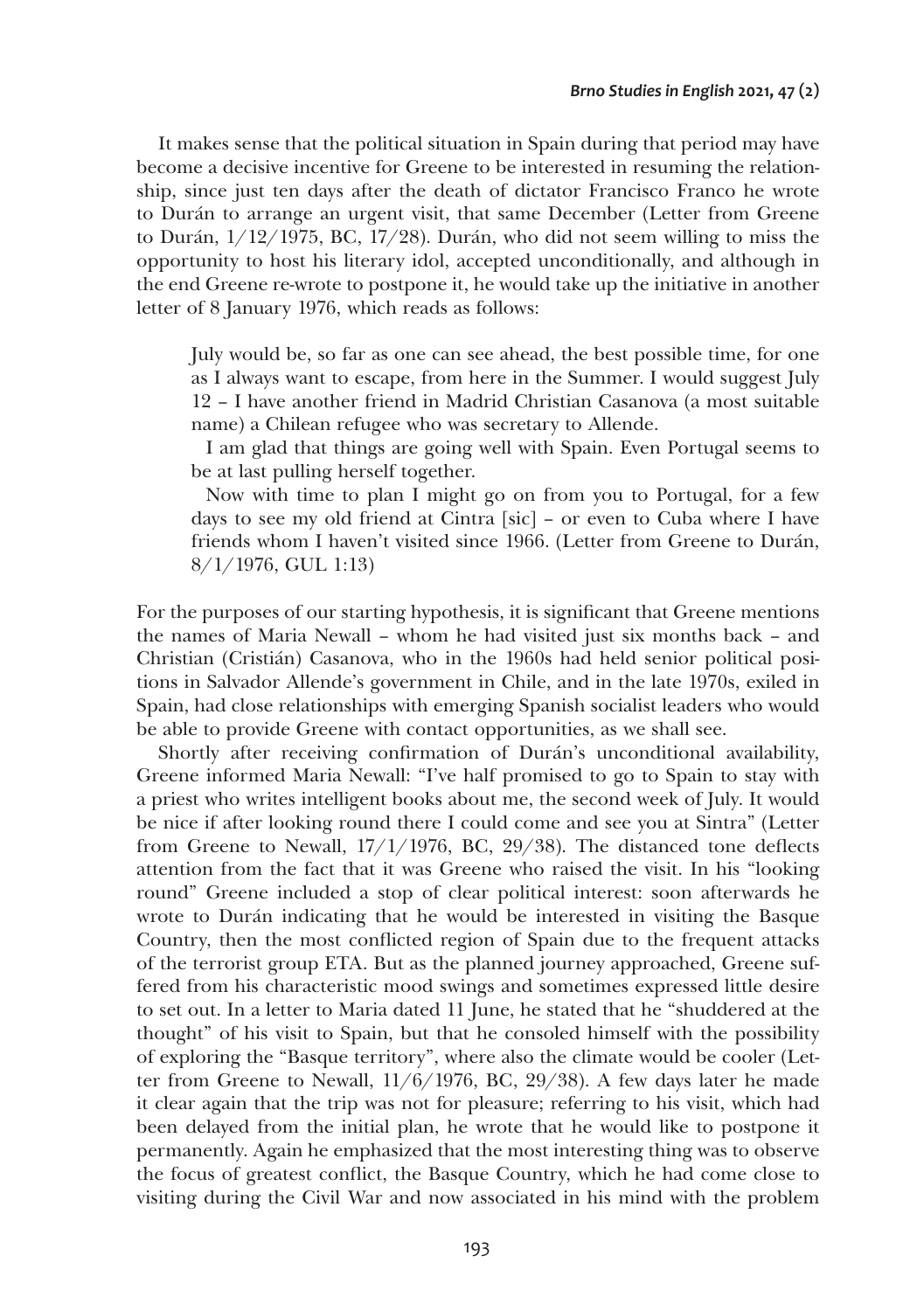of Northern Ireland, from which he had just returned: "I don't think it would be nearly as horrible as the four days spent in Belfast" (Letter from Greene to Newall, 8/7/1976, BC, 29/38). Indeed, Greene had travelled there in the summer of 1976 and met with people of culture and politics, such as Gerry Fitt, leader of SDLP (Social Democratic and Labour Party), the most voted nationalist party in Northern Ireland during the Troubles, supporting a peaceful solution (Sherry 2004: 615). The conflict in Northern Ireland was one of the priorities of the SIS in the 1970s, and, despite being a national territory, Prime Minister Edward Heath had proposed that coordinated action by the two agencies, MI5 and MI6, be in place since 1970. Maurice Oldfield, head of the latter from 1973 to 1978, played an important role in discrediting the Northern Irish terrorist action and seeking a peaceful solution, and was convinced that there was a mutual connection and support between the Basque ETA and the Irish terrorists of the IRA and INLA (Pearce 2016: 264–265, 318).

To understand Greene's possible role in Spain, it is appropriate to approach the *modus operandi* of Oldfield, possibly the person most likely to have been responsible for keeping Greene as an asset of British intelligence after the war, who was appointed 'C' after a long career occupying influential positions in the service. In the 1950s, when Greene was "reactivated" as an informant and perhaps an agent in Malaysia and Vietnam, Oldfield was the deputy director of the Far East station, and even oversaw his interview with Ho Chi Minh. According to Oldfield's biographer, from his early positions he sought to combine classified intelligence work with ground recognition, "the diligent intelligence officer's requirement of letting him see how the people lived, what their motivation and opinions were, and building unforced local connections at grass-root level". For this work, he considered it essential to have external informants who could provide a counterpoint to the reports of payroll agents, anticipating that sometimes they could be pressured to produce novel material at all costs: "One of Oldfield's most effective methods of securing intelligence was to use unofficial agents, or 'Friends', known to him personally, to back up (or occasionally contradict) what he was being told by his official salaried officers". In this context, one of Oldfield's preferred occupational sectors was journalists, who could enter places that were inaccessible to embassy or passport officials, the usual covers of intelligence agents. But it is very significant that Oldfield also frequently relied on priests as regular contacts: "Probably the most notable group in terms of the sourcing of agents by Maurice, though, was the clergy: in every country he travelled he would visit churches and get to know the priests and their assistants. [...] These people had their own networks across their communities that tended to encompass a wide cross-section of society" (Pearce 2016: 109, 113, 170–171). Oldfield was a man of Anglo-Catholic sensibility, and during his intelligence work to counter the riots in Northern Ireland he demonstrated a great capacity for dialogue with the Catholic clergy and even recruited clerics as informants who could give him names of people involved in the violence. Therefore, it makes sense that Oldfield may have strongly recommended Greene to take advantage of his contact with that Spanish admirer who, in addition to being a university professor, was a priest. As we have seen, Durán began the epistolary relationship with Greene in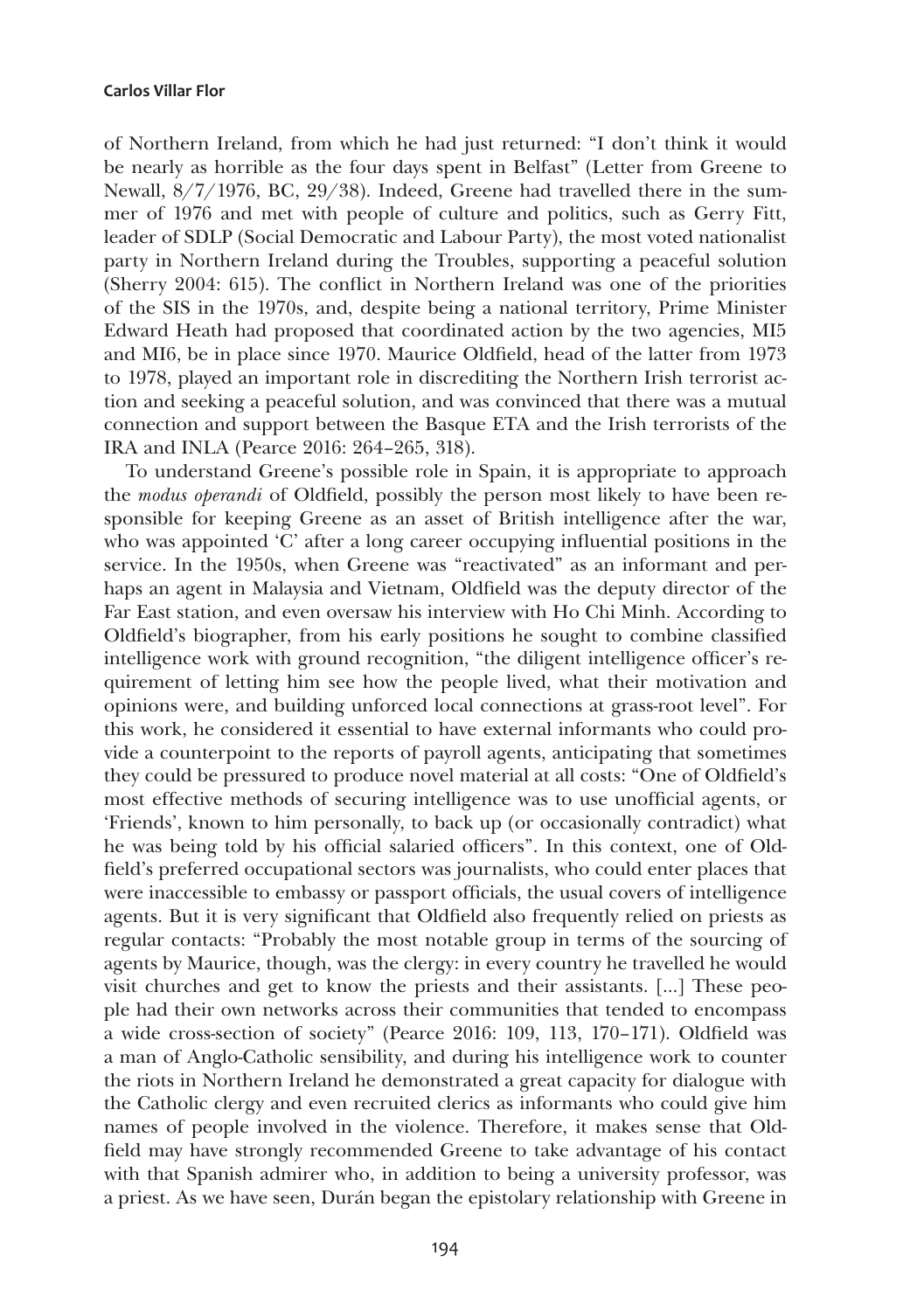1964, and for more than a decade this was practically one-sided, even if Greene asked his secretary to respond or acknowledge receipt to the priest's communications. It was in November 1975, a few days after Franco's death, that Greene made an unusual effort to take the initiative and propose an urgent visit to Spain.

In short, tourism or pleasure do not appear to have been Greene's main motivations for his first trip to Spain, and instead could have related to his desire to know the political evolution of the country from within and to inform the intelligence service. But soon new reasons will be added to repeat this visit and turn the Hispanic summer into an annual tradition. Judging by the correspondence that was exchanged between the two from 1976, Greene came to befriend Durán, and he proved to be an excellent host, able to mobilize several of his associates to obtain an excellent reception in various parts of the Peninsula. Durán's dimension as a scholar of Greene's work also had added value; although the author sometimes showed some apparent disdain for academic criticism, it was naturally pleasing to find praiseworthy comments about his work. In addition, Greene would appreciate the possibility of filling a vacant gap among his friendships of his last years, that of the *sympathetic priest*, who would be forgiving with his sins of the flesh but at the same time willing to give him sacramental absolution *in articulo mortis.* In the past he had frequented the friendship of priests for whom he had a personal affinity, such as Philip Caraman, S.J., or Thomas Gilby O.P., but for various reasons related to his love affair with Catherine Walston, Greene came to feel betrayed by both. So, it is possible that Greene saw Durán as the finest candidate to fill that gap for more than a decade. In fact, Durán's readiness to attend to him sacramentally in case of need arose from the first voyage of 1976, and would be repeated often in the future, practically on virtually every trip.

For his part, Durán expressed in his diaries a great enthusiasm for his possible apostolic mission with this new special friend. His priestly career had been quite atypical: theologian and teacher in centers of the Congregation of the Mission from 1936 to 1958, in the late 1950s he ceased to be a regular cleric and became incardinated to the diocese of Astorga as a secular priest, and from 1967 he obtained an exceptional license from the Bishop of Astorga that allowed him to unload himself from pastoral work and devote himself to literary research and later to college teaching. Greene's unexpected emergence into his life from 1976 would lead him to understand that he had a special mission: "Intimacy with me is something that confuses me, and makes me think seriously of my priesthood," he wrote in his diaries after the first trip (Diaries I: 15–16), an annotation interpretable as a genuine conviction that he was destined to exert some kind of beneficial influence on the wavering faith of his new and illustrious friend.

So, although Greene's priority when visiting Spain in 1976 was probably to observe its political developments, it seems that there soon was a change of interest. It is quite possible that he genuinely enjoyed the company of this "sympathetic priest", who organized his tourist journeys, provided lively conversation, idolized him, and reminded the writer that he was an exemplary Christian. The person who was once "the priest who sends massive bound green leather books on you" (in Josephine Reid's expression), soon became an esteemed friend. In addition, although he does not appear to have previous drinking habits, Durán was willing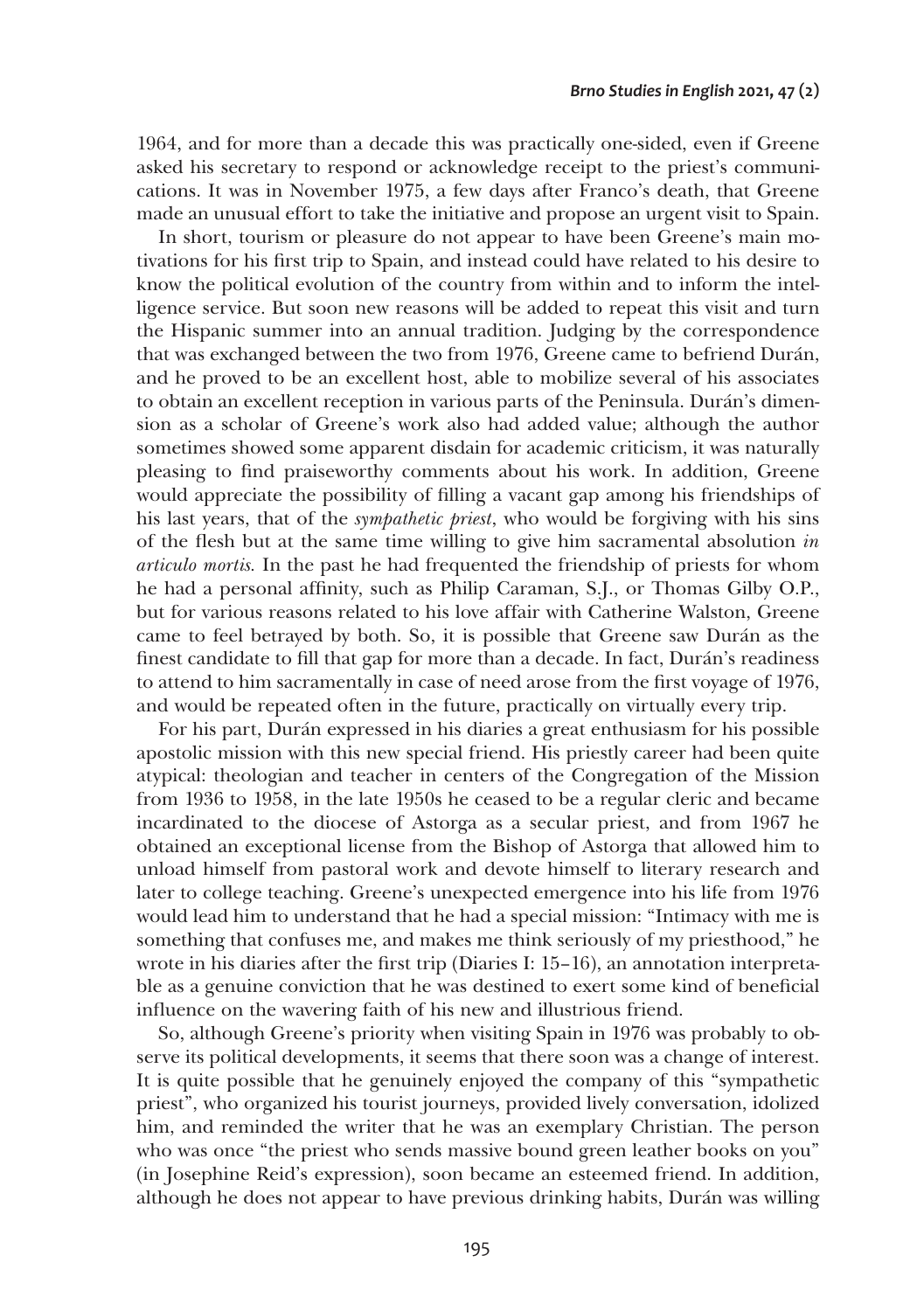to compromise and accompany him in his demanding alcoholic rituals, even at the risk of succumbing to the rhythm imposed by his guest. From this first trip, perhaps as a result of some miscalculated excess, Greene went on to regard this Spanish priest not only as an intellectual who analyzed his work with theological methodology, but also as his endearing "whisky priest", with a very particular idiosyncrasy.

We do not know the degree to which Greene would report what he saw in Spain to his country's intelligence services, but it is very likely that his main initial objective, the Basque Country as a focus of conflict, would disappoint his expectations. Instead of armed patrols through the ruined streets as explosions went off among the rubble, as he saw in Belfast, he contemplated placid crowds of tourists in swimsuits in the Concha de San Sebastian, or the delicacies of the Arzak Restaurant. In fact, on the remaining fourteen trips he did not pass through the Basque Country again, nor did he propose to do so. It seems that his priorities soon moved to a genuine enjoyment of rest and friendship, suddenly enriched by the inspiring outburst that came upon him on the 1977 voyage, when he realized that he should write a novel about Spain and about a character so peculiar, at least, as his new Spanish friend, who would eventually become *Monsignor Quixote.* Indeed, Greene returned from Spain in July 1977 with the ambition of turning his new friend into a literary character, recreating anecdotes from his travels with the comic background of Cervantine and Unamunian echoes and also offering impressions of post-Franco Spain, reflections on the collaboration between Marxism and Christianity, and some criticism of traditional Catholic doctrine. But of all the ingredients that make up the novel, perhaps the most prominent is that of the exaltation of friendship between two human beings above their ideological or religious divergences.

On this second trip of 1977, Greene established a mandatory stop of a few days in Quinta de Piedade, a custom that would be continued during future visits. One of the conditions Greene put on the itineraries drawn up by Durán was not to stay overnight in the same place, but curiously with Maria Newall he made an exception. Soon she would even feel entitled to convince the travellers to come alone, without the usual companion. Indeed, since Durán had no vehicle or driving licence, from the outset he secured the services of a companion-driver, recruited among well-known young people or former students, who was jokingly referred to as "the Third Man", alluding to Carol Reed's famous film scripted by Greene. The role of various Third Men in Durán's accounts is minimal, almost insignificant. The first, Miguel Fernández Soler, lasted the first two summers, 1976 and 1977, and, although he got along well with Greene, for some reason Maria Newall was upset with him and perhaps this was the reason for his release. In 1978 the driver was Octavio Victoria, and from 1979 it was the turn of Aurelio Verde, perhaps the first of the companions to who Maria gave her approval, or perhaps she surrendered to the refusal of the travellers to do without a driver who provided them with free service for 24 hours.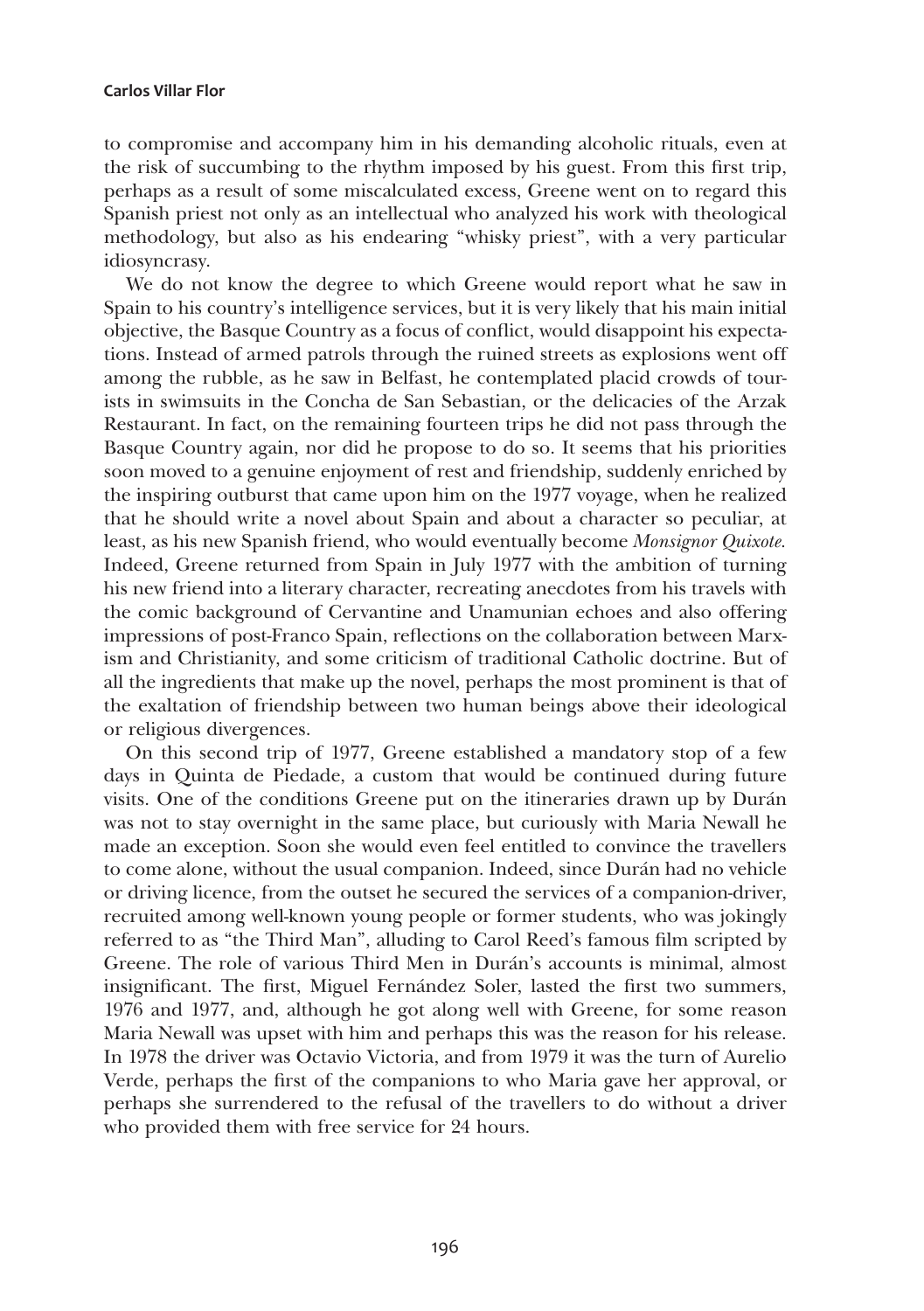## **Casanova and mayor Tierno Galván**

Just as Maria Newall's name appeared from the first references in Greene's correspondence to Durán over Spain, another enigmatic reference that emerges intermittently on his fifteen trips is Christian Casanova. As we saw, Greene mentioned him in an early letter as one of the two people he knew on the Peninsula and whom he wanted to greet on the 1976 trip. They had first met on one of his visits to Chile between 1971 and 1972, when Casanova was director of Cultural Propaganda and Foreign Information of the Ministry of Foreign Affairs during the government of Salvador Allende, and in 1975 he lived in Madrid, probably exiled from his country. The Chilean will reappear at the end of 1979 as the trigger for a decisive turn in the Greenean travels. At that time Casanova was in Paris and there he met with the recent mayor of Madrid Enrique Tierno Galván, and from the meeting came the idea of inviting Greene to the capital of Spain in the framework of the cultural activities promoted by the humanist mayor. At that meeting Casanova phoned Greene to explain the idea. It seems, from the echoes of the conversation recorded in Durán's diary, that Greene immediately accepted, pending the official invitation (Diaries, IV: 106). The events, framed within the impulse that the new mayor of Madrid intended to give to the cultural life of the capital, included receiving the silver medal of the city, attending press conferences, receptions and an open colloquium in the House of the Villa. If until then Greene had vehemently insisted that his time in Spain remained in absolute secrecy, in July 1980 he decided to accept a public invitation that would compromise not only the anonymity of this trip, but of future ones. The price for which he apparently sold his privacy seems too low: a plane ticket and a threenight hotel stay to attend the consistory events. During these three days he was the subject of constant media attention (Molina 1980: 20; Pereda 1980: 24), something that our author usually disliked, especially if it included the rude entrance of paparazzi into his hotel room.

However, it seems plausible to assume that Greene had a special interest in contacting one of the most influential elected leaders of the Spanish socialist party (PSOE), then on the rise, two years before it won the general election that would keep Felipe González as government president until 1994. In other Hispanic countries where Greene had exercised his peculiar political activity, his *modus operandi* consisted of strengthening personal ties with some leftist leader in power, and from that privileged position moving with some ease through the high political spheres of the country. He had done so in Chile with Salvador Allende – with the intermediation, precisely, of Casanova –, and also in Panama with Omar Torrijos, in Nicaragua with Daniel Ortega, and in Cuba with Fidel Castro (see Hull 2019). One cannot help wondering at Greene's exceptional social skills to engage in a considerable degree of friendship with Hispanic leaders without barely speaking their language, skills that, for example, enabled him to be present at the signing of the Canal Treaty in 1977 as a representative of Panama in the international delegation. And that same year it is remarkable that he approached Quinta da Piedade in the hope of being able to hold a meeting there with Mario Soares, the recent Portuguese prime minister and leader of the Socialist Party (Diarios, I: 46).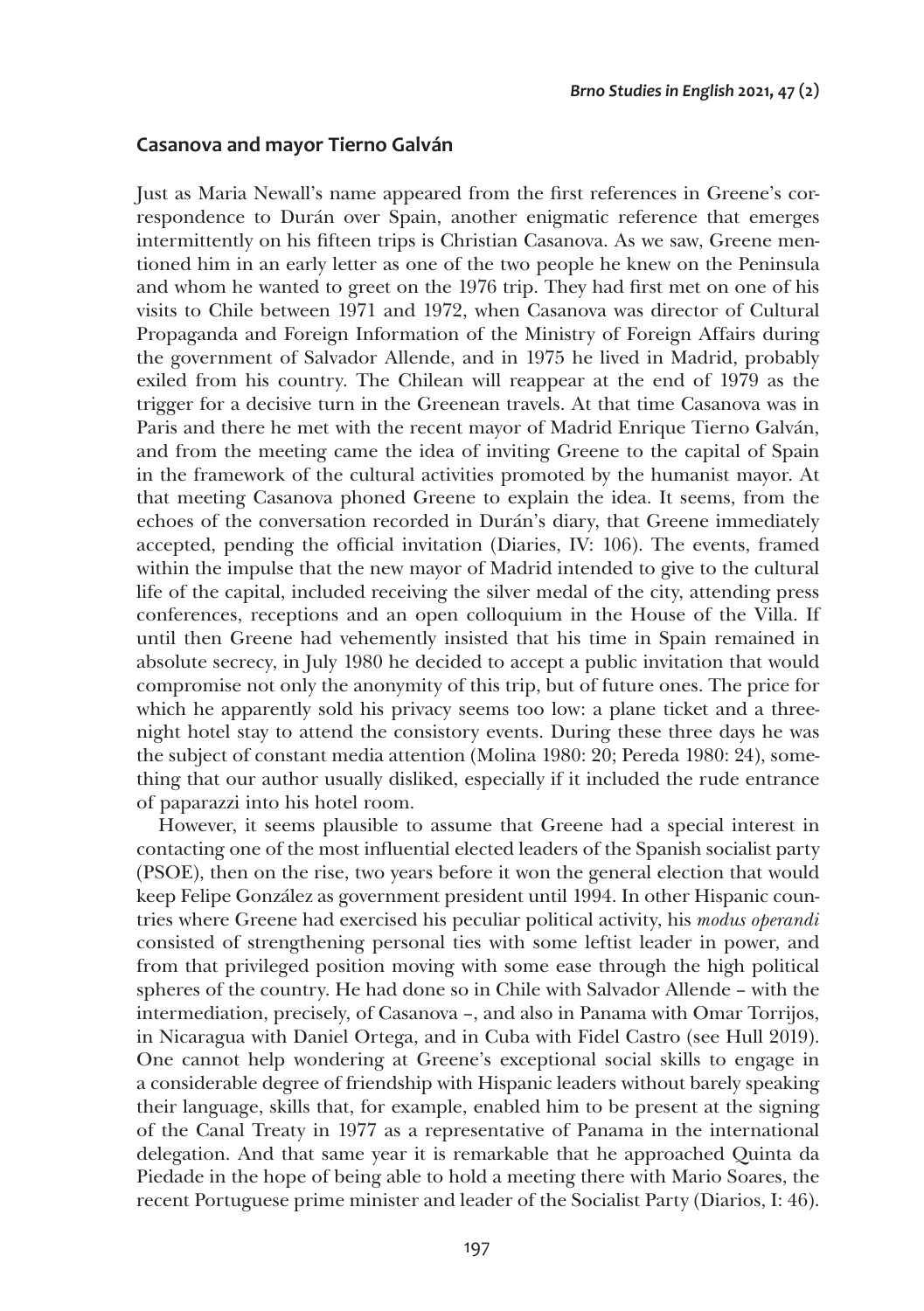In 1980 Greene also got to know the first socialist mayor of Madrid since the Transition, and it could even be said that he entered into a sort of friendship with him. Durán, who accompanied him at all times, participated in this rapprochement – although he considered himself politically the polar opposite of Tierno, and saw with dread the social change that socialism was promoting – and in his accounts he echoes the good harmony that was created. However, in his diaries and subsequent memoir of these days Durán does not note Greene's possible political intentionality in accepting such an invitation, and instead focuses on other personal issues that affected his outlook, such as the affronts, real or imaginary, that he was subject to in his role as friend and interpreter of the writer (Durán 1994: 193–200). This, coupled with his natural naivety or perhaps discretion, prevented him from interpreting the priorities of the writer, who on this visit intended to contact the leader of the opposition, Felipe González, and also the general secretary of the Communist Party recently legalized in Spain, Santiago Carrillo (Diarios, IV: 106). In this endeavor we may find traces of the networking that characterized Greene's likely handler at MI6, Maurice Oldfield, who understood "the need to get to know opposition leaders in the countries he visited as much as serving government ministers, as such leaders were likely very themselves to take at charge some point" (Pearce 2016: 163). On the other hand, both Tierno's and González's trajectories opened up possibilities for one of Greene's interests at the time, the collaboration between Marxism, Socialism and Christianity. We do not know whether Greene openly asked Tierno to introduce him to González; the official schedule was tight, and both leaders were political rivals within emerging Spanish socialism, so perhaps the Old Professor (as Tierno was popularly nicknamed) was not the best vehicle to reach the leader of PSOE. What is certain is that Greene sought to maintain that human bond with Tierno, and on his subsequent visits he never missed a meal with the mayor until the latter's illness and subsequent death in January 1986.

Thus, this important step of Greene aimed at breaking through Spanish socialism, perhaps his most ambitious move to get involved in matters of Spanish politics, was facilitated by Cristián Casanova, one of his two initial contacts on the Peninsula. However, Greene did not achieve a similar degree of penetration to that in Chile, Cuba or Panama. On the contrary, there must have been some estrangement with the PSOE government following the project of film adaptation of his novel *Monsignor Quixote* in 1984. In its early stages, the Spanish government offered to finance the adaptation as a Spanish-British co-production, but in return imposed certain conditions, including the director being Spanish, and the name of Carlos Saura was considered. Although the English interlocutor was not Greene directly but Thames Television and its subsidiary Euston Films, the company that exploited the rights of the writer was Graham Greene Productions – of which his brothers Hugh Greene and Elisabeth Dennys were co-directors (Letter from Dennys to Durán (4/3/1987, GUL, 7:12) –, and he closely followed the project and even exercised his right to veto the first two scripts written by Peter Luke. Durán was called to a meeting with Thames executives as Greene's delegate and defended the option to dispense with Spanish collaboration. Radio Televisión Española (RTVE) was the state entity that would have intervened if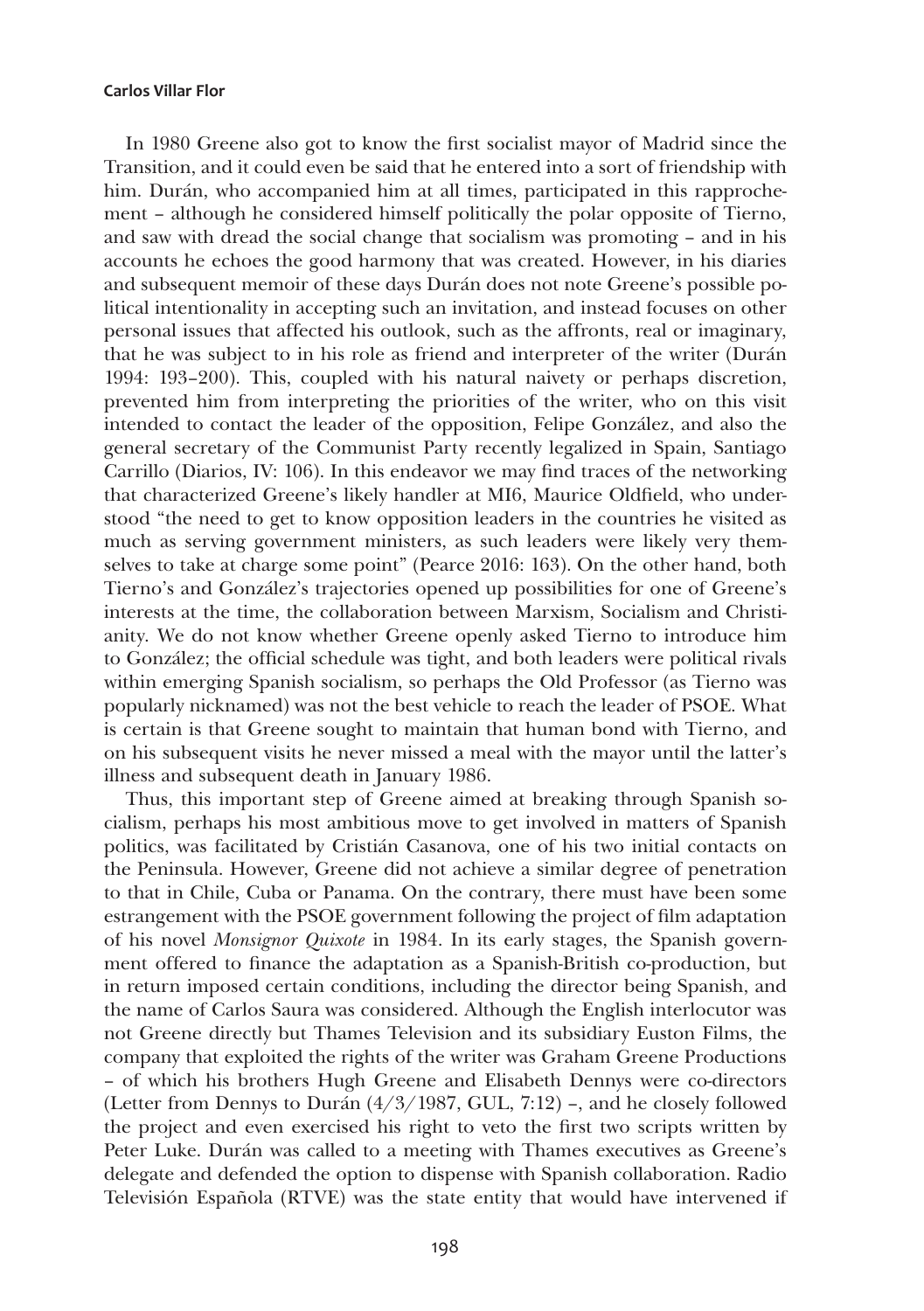the co-production had gone ahead, but Durán distrusted the director, José María Calviño, and he said so to the staff of Thames (Typed draft of *Friend and Brother*, GUL, box 17). In short, the collaboration with the Spanish government did not proceed, and it may have generated some bitterness that led, among other things, to RTVE never acquiring the rights to broadcast the film, which was permanently banished from Spanish screens.

## **Dangerous friendships**

If we admit that espionage was among Greene's initial priorities, one might wonder to what extent he spied on Spain and Portugal throughout his fifteen trips between 1976 and 1989. But the main source for documenting these, the diaries and memoirs of Leopoldo Durán, offer no indication of this facet of the illustrious friend. For him, Greene came to rest, to enjoy the surroundings, wine, friendship… He could not even find anything mysterious on the obligatory visits to Maria Newall in Sintra. To him, Ms. Newall was just an old friend of the author, an exquisite lady of deep Catholic piety and enough culture to live up to their long and "heated discussions". In *Friend and Brother* he sketches a very endearing portrait of Maria, which at no point reveals clues about other possible dimensions. At least, not voluntarily; he does hint that, when Greene met her in Kenya in the 1950s, she was at the helm of the English nurses of the Red Cross, which adds to the image of her as a brave farmer who did not fear the Mau Mau revolt (the "Pistol Mary" described by Greene). Her connection with the Red Cross may be related to the humanitarian missions she oversaw in the 1970s in Portugal, as evidenced in her correspondence with the writer. And another interesting detail pointed out by the Galician priest is that the octogenarian lady, almost nonagenarian, who could hardly walk with crutches, "issued orders to her maids in a voice that was both imperious and kind. Her words sounded like a military command, […] 'Yes, my lady, yes, my lady'. the maids would answer with great respect." But not only the maids, Greene himself was unusually docile:

His behaviour towards her was tinged with an admiration that bordered on wonder, and a cheerful obedience. Occasionally, she would reprimand him with a few sharp words and a smile, and Graham would accept her opinion. She was the only person I knew who could order Graham around in this way […]. He was sometimes quite inhibited in her presence and would walk about on tiptoes, obeying her every instruction… (Durán 1994: 325).

In short, it is easy to imagine something enigmatic in Greene's visits to this resolute old woman who, despite her disability, preferred to rent or borrow the Quinta da Piedade from her friend and its owner the Marchioness of Cadaval, rather than live in her English family mansion; overseeing humanitarian missions and often receiving diplomats, ambassadors, nuncios and members of the nobility; who repeatedly insisted that Greene dispense with the Third Man, for, whoever he may be, he seemed to inconvenience the tranquility of the encounters. These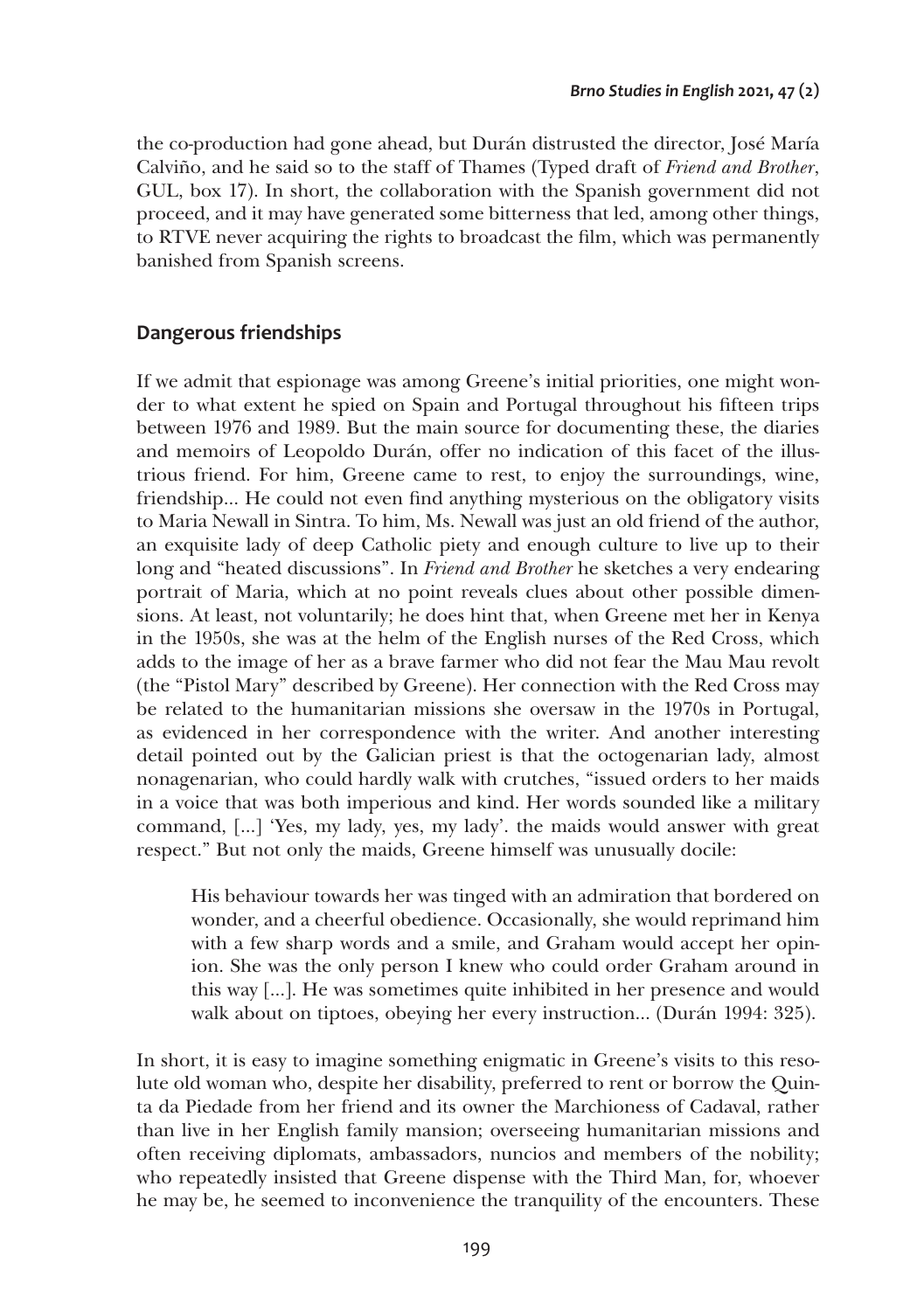clues, along with the mysterious allusions in the letters of 1974 and 1975, lead us to suspect that some intelligence or diplomacy mission was carried out from the peaceful and florid Quinta da Piedade located in the vicinity of Sintra.

Although enigmatic characters pass in view to a greater or lesser extent, Durán's diareistic or memorialistic narratives focus primarily on the relationships and conversations between the two friends, in "he and I", and the other actors appear as mere cameos with little relevance or ability to surprise. Thus, in addition to those related to Maria Newall or Cristián Casanova, sometimes other intriguing episodes are sketched, such as the appearances in the most unsuspected places of the reporter and notorious Hungarian spy László Róbert, who even wanted to invite himself on the 1981 journey (Letter of Durán to Greene, 2/1/1981, BC, 17/34), or the presence of a committee of Sandinista Nicaraguans housed in the same Madrid hotel as Greene, who discussed revolutionary affairs with them. One could even speculate on the figure of Anne-Marie Comert, who worked for Argos Vergara, one of the publishers of Greene's work in Spanish. Durán records several interviews with Comert, daughter of an English father and French mother but based in Spain (Letter from Greene to Durán, 14/3/1983, BC, 17/36). Comert is one such figure that emerges intermittently in Durán's diaries without too many explanations being provided. Her appearances could be attributed to the professional negotiation between author and publisher to secure the rights of Greene's latest works from the hands of Caralt (Argos Vergara got *Monsignor Quixote* thanks to Comert's insistence). But when one investigates Comert's past, the fact emerges that a few years ago she was Anne-Marie Walters, a decorated Special Operations Executive agent who had operated in Nazi-occupied France (File "Anne-Marie Comert", HS 9/339/2). A new coincidence?

In any case, Greene's "informative" role – in the absence of a better term – in Spain and Portugal remain conjectures based on clues related to the timing of his journeys and loose threads from written documents about them, including the innocent or anodyne testimonies of Durán. Thus, for example, the repetition of talks on whether or not Spain should enter the (then) European Economic Community could be interpreted as a possible objective of Greene's observation on Spain.5 And while Durán does not expressly acknowledge the slightest espionage activity, it is very likely that he would have kept the secret in the event that he had been aware. Each of his diary booklets begins with a singular statement: "I swear that everything I write in this notebook will try to be as close as possible to what the two of us discussed. Avoiding, of course, even mentioning what should never be mentioned." The most immediate interpretation is that he omits intimate conversations or, more specifically, confidences and confessions, but it could also refer, by Greene's express wish, to his intelligence activity. It is obvious that Durán's diaries are written not only for personal consumption, but to be read by posterity. On the other hand, it is logical that the secret activity may have remained secret, and that it should continue so until the official files are declassified, if ever. In short, it will still take a few years to learn in more detail about what aspects of Spanish life Graham Greene informed his government of when he passed through Spain, and what possible repercussions his reports may have had on UK international politics.<sup>6</sup>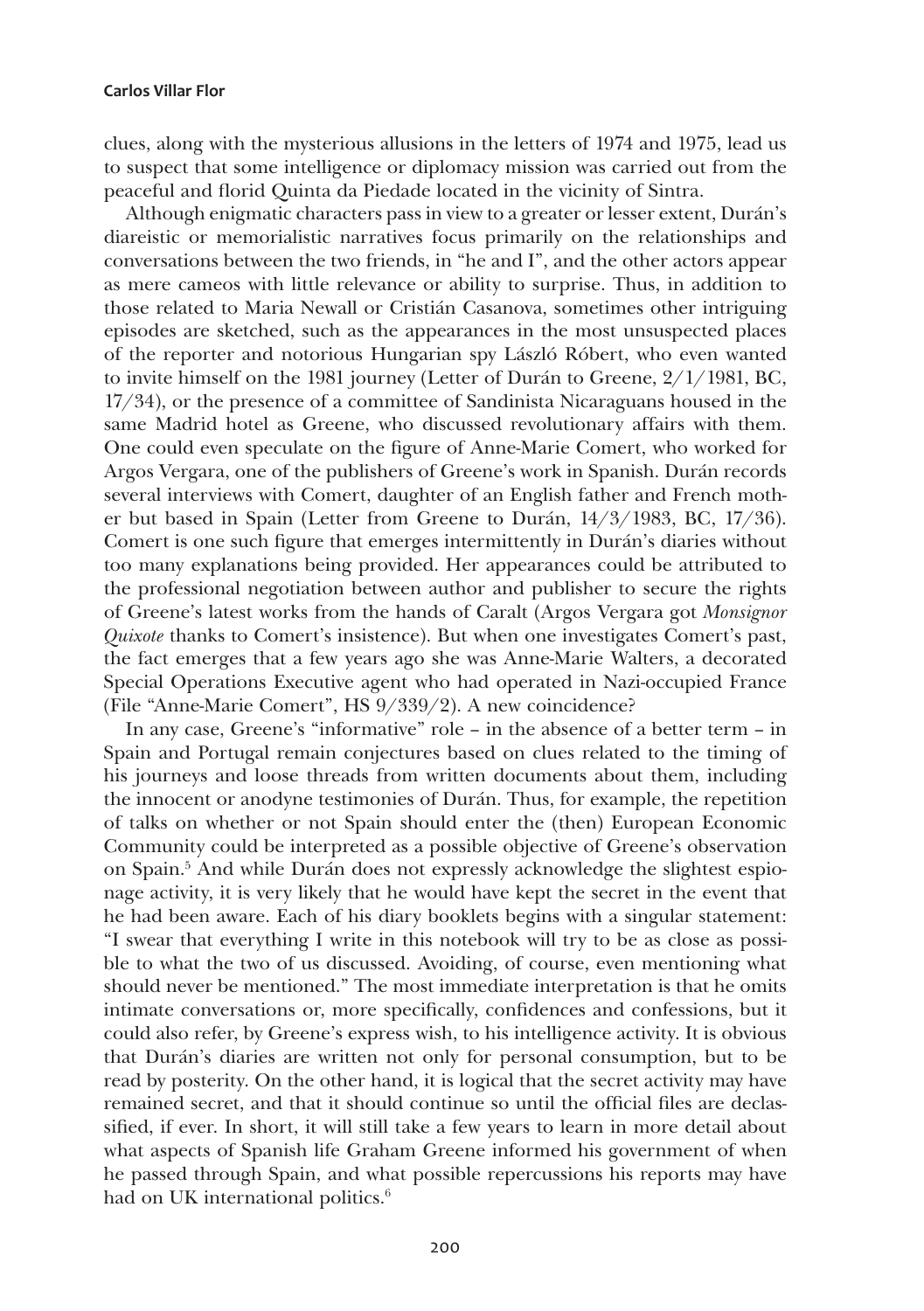## **Notes**

- <sup>1</sup> Oldfield was the deputy director of MI6 in the Far East from April 1950 to the end of 1952. His duties were to rebuild British intelligence in foreign countries such as Burma, Indonesia, French Indochina and Thailand, in coordination with MI5, which in principle dealt with colonial territories (and therefore subject to national security) such as Malaysia, Borneo or Sarawak (Pearce 2016: 107). Greene's first journeys through the Far East dated November 1950, when he witnessed the communist insurrection in Malaysia. In January 1951 he moved to Saigon to cover another violent conflict between French colonial forces and communist insurgents. He moved with some freedom across Vietnam in the company of the British consul and head of the SIS in Hanoi, his friend Colonel Arthur Trevor-Wilson, with whom Greene had worked in 1943 in section V of the SIS. He returned more times to Vietnam, and in 1955 (the year in which, according to Pearce, Demster re-recruited him) managed to meet with communist leader Ho Chi Minh, a meeting about which he reported to Oldfield (Brennan 2016: 94). With such a background, it is no wonder that the French colonial authorities thought Greene was a spy, as he recounts in his autobiography *Ways of Escape* (Greene 1980: 161).
- <sup>2</sup> Walter Monckton played a key role in one of the most serious diplomatic conflicts of the British monarchy at the time of World War II, the so-called Operation Willi, a Nazi conspiracy to detain the Dukes of Windsor – the abdicated king Edward VII and his wife – in Spain. Monckton, who had been the trusted person of Edward VII to manage his abdication, travelled to Portugal in July 1940 to convince the Duke to accept the appointment of governor of the Bahamas and thus disown Germany's proposals. This case, documented in Block (1984), links with the activity of British intelligence from the Peninsula and with the possible subsequent occupations of Maria Newall in Portugal. On the other hand, at the end of 1941 Monckton took over the allied propaganda from Cairo, coinciding with the appointment of Greene's brother-in-law, Rodney Dennys, as head of Section V of this station (Burns 2010: 419, Lewis 2010: 329). It is possible that both, in addition to Elisabeth Greene (Dennys), met Maria Newall there.
- <sup>3</sup> In this revolt the native servants of English settlers violently rebelled against their masters. Maria's farm was in the heart of the revolt, and at night she inspected her crops to check that they were not looted, sitting next to the driver in the front seat of the car with a revolver resting on her lap (Durán 1994: 324). Upon discovering that his servant had taken the Mau Mau oath, she threatened to shoot him if he broke the curfew. For these reasons, Greene referred to her jokingly as "Pistol Mary".

In the diary Greene kept on his 1953 trip to Kenya, he records the day he met her, September 12, at a local club. He notes that Maria "out of dresses & out of scarf looked very lovely. Must have been so beautiful 15 years ago". The next day Maria tells him about his sentimental life over dinner (Greene, Kenya,12/9/1953 and 13/9/1953, GUL, GG 1: 3). The suspicion that they had some kind of sexual relationship was first suggested to me by Nicholas Shakespeare (interview 28/9/2013). In turn, Aurelio Verde, Greene's companion-driver between 1979 and 1985, told me that Greene talked at times of Maria as "an old flame" (interview 24/6/2017).

<sup>4</sup> Serve as an example a letter written on September 18, 1975, in which Maria recounts that she has supervised the arrival of six hundred refugees at the airport with a certain "Federico", and narrates the tragedy of two children of seven and eight whose parents were travelling on another plane that did not land. She then writes that "The D of P was let out of prison last week. I was given a list of things he had not done!!", and concludes by announcing that if possible she will go to the embassy in Paris for two or three days, and invites Greene to read between the lines (Letter from Maria Newall to Greene, 18/9/1975, BC, 29/38).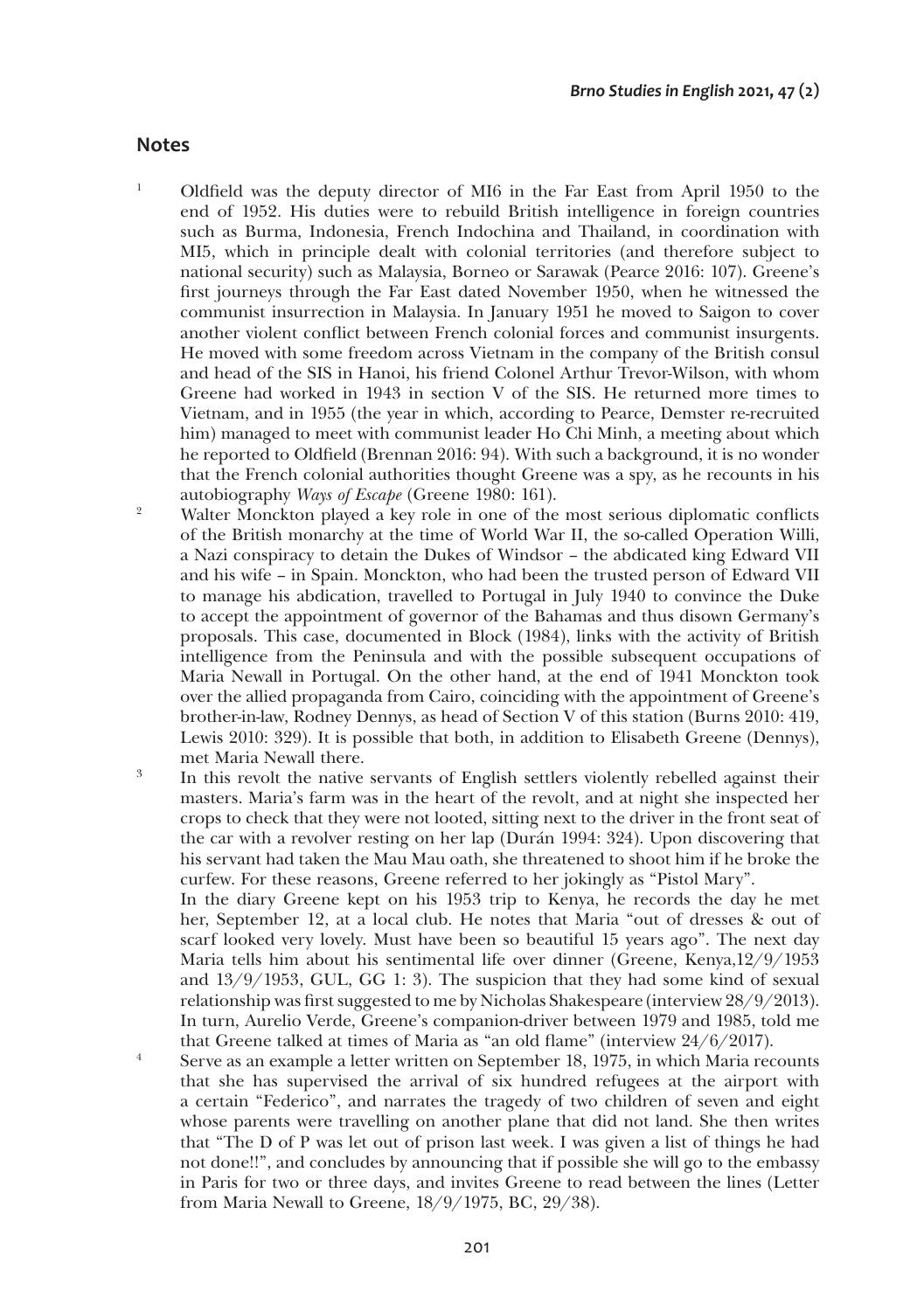- <sup>5</sup> Among the priority interests of Oldfield as 'C', Pearce claims that "much of MI6's time during the Callaghan years [1976-79] was spent gathering intelligence on other European countries", with a clear approach to whether they met the necessary economic requirements to join the EEC (Pearce, 2016: 283).
- <sup>6</sup> I am particularly grateful to Christopher Hull (University of Chester) for his thorough reading of this paper and his insightful comments.

## **References**

Bermejo, José María (1981) Graham Greene a través de Leopoldo Durán. *Ya* 10/7/1981, 43. Bloch, Michael (1986) *Operation Willi: The Nazi Plot to Kidnap the Duke of Windsor / July 1940*. New York: Grove Press.

Brennan, Michael G. (2016) *Graham Greene: Political Writer*. London, Palgrave Macmillan.

- Bosco, Mark (2005). *Graham Greene's Catholic Imagination*. Oxford, Oxford University Press. Burns, Jimmy (2010) *Papa Spy*. London: Bloomsbury.
- Cachado, Joao (2013) Dona Olga, Marquesa de Cadaval. *Sintra do avesso*, post 1/2/2013", [http://sintradoavesso.blogspot.com.es/2013/02/outra-atitude-de-comemoracao-do.](http://sintradoavesso.blogspot.com.es/2013/02/outra-atitude-de-comemoracao-do.html) [html.](http://sintradoavesso.blogspot.com.es/2013/02/outra-atitude-de-comemoracao-do.html) Accessed on 30/12/2019.
- Cloetta, Yvonne (2004) *In Search of a Beginning: My Life with Graham Greene*. London, Bloomsbury.
- Durán, Leopoldo (1982) Testigo español del *J'accuse* de Graham Greene. *Los Domingos de ABC*, 4/7/1982, 23–27.
- Durán, Leopoldo (1983) La aventura española de Graham Greene: De cómo nació *Monseñor Quijote*. *Ya dominical*, 16/1/1983, 4–9.
- Durán, Leopoldo (1984) Los ochenta años de Graham Greene. *Ya Dominical*, 30/9/1984, 4–9.
- Durán, Leopoldo (1985) De cómo nació la película *Monseñor Quijote*. *Ya Dominical*, 29/9/1985, 4–9.
- Durán, Leopoldo (1987) Mis vacaciones con Graham Greene. *El País Semanal*, 2/8/1987, 24–32.
- Durán, Leopoldo (1988a) Anecdotario secreto de mi amigo. *ABC Literario*, 16/7/1988, vi–vii.
- Durán, Leopoldo (1988b) Graham Greene: El gran escritor inglés cumple hoy 84 años. *El Faro de Vigo*, 2/10/1988, vi–vii.
- Durán, Leopoldo (1994) *Graham Greene: Friend and Brother*. London, HarperCollins.

Durán, Leopoldo (1996) *Graham Greene: amigo y hermano*. Madrid, Espasa.

- Falk, Quentin (1990) *Travels in Greeneland: The Cinema of Graham Greene*. London, Quartet Books.
- González Yuste, Juan and Rafael Conte (1982) "Graham Greene: el inglés impasible", *El País Semanal*, 10/12/1982: 36–47.
- Greene, Graham (1980: 1999) *Ways of Escape*. London: Vintage.
- Greene, Graham (1982: 1983) *Monsignor Quixote*. London, Penguin.
- Greene, Richard ed (2007) *Graham Greene: A Life in Letters*. New York, W.W. Norton.
- Hull, Christopher (2019) *Our Man Down in Havana: The Story Behind Graham Greene's Cold War Spy Novel*. New York: Pegasus.
- Lewis, Jeremy (2010) *Shades of Greene: One Generation of an English Family*. London: Jonathan Cape.
- Mockler, Anthony (1994) *Graham Greene: Three Lives*. Arbroath, Hunter Mackay.
- Molina, César Antonio (1980) Graham Greene. No soy ambiguo desde mi catolicismo, sino desde la vida. *Ya*, 9/7/1980, 20.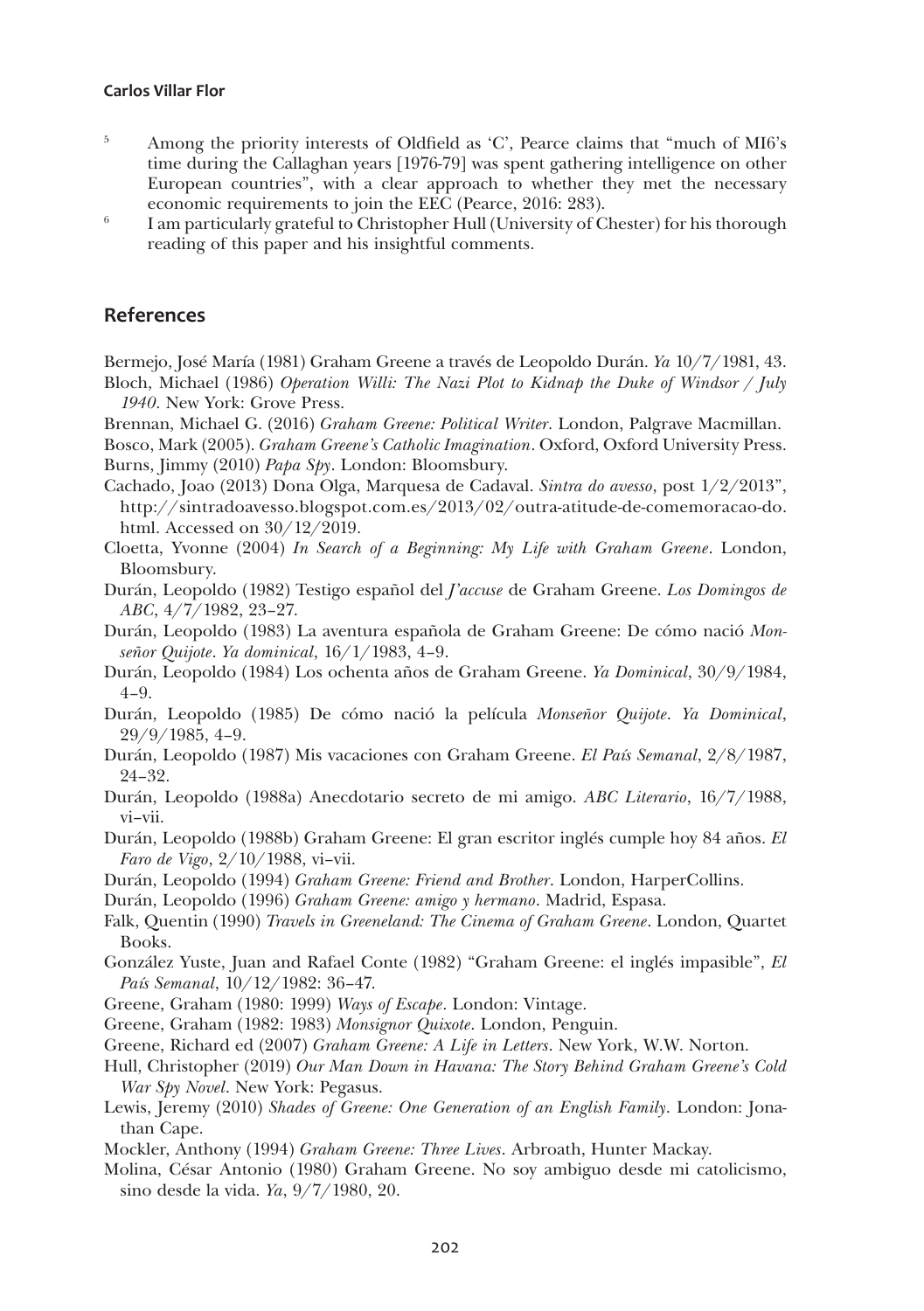- Mosley, Charles ed. (2003) *Burke's Peerage, Baronetage & Knightage, 107th edition*. Wilmington, Delaware, Burke's Peerage (Genealogical Books).
- Pearce, Martin (2016). *Spymaster: The Life of Britain's Most Decorated Cold War Spy and Head of MI6, Sir Maurice Oldfield*. London: Bantam Press.
- Pereda, Rosa María (1980) Graham Greene: Detesto todos los dogmas. *El País*, 11/7/1980, 24.
- Shakespeare, Nicholas (2013) A Talk at the Berkhamstead Festival, 30/9/2013, [www.nicho](http://www.nicholasshakespeare.com/writings/essays/graham-greene/)[lasshakespeare.com/writings/essays/graham-greene/](http://www.nicholasshakespeare.com/writings/essays/graham-greene/) Accessed on 30/12/2019.
- Shelden, Michael (1994) *Graham Greene: The Enemy Within*. London, Random House.
- Sherry, Norman (1989) *The Life of Graham Greene*, vol. 1. London: Jonathan Cape.
- Sherry, Norman (2004) *The Life of Graham Greene,* vol. 3. London, Jonathan Cape.
- Villar Flor, Carlos (2015) Graham Greene and Leopoldo Durán: Quixotic Companions across Spain and Portugal. *The Grove: Working Papers on English Literature* 22, 213–228.
- Villar Flor, Carlos (2020) *Viajes con mi cura: Las andanzas de Graham Greene por España y Portugal.* Granada: Comares/Universidad de La Rioja.

## **Special Documents**

Georgetown University, Lauinger Library, Booth Family Center for Special Collections (former Special Collections Research Center), Washington DC,

Leopoldo Durán Papers (GUL)

Diaries of Leopoldo Durán (17 notebooks), GUL, box 43.

Hand-written draft of Graham Greene: Friend and Brother (3 versions), GUL, 16:4.

- Typed draft of Graham Greene: Friend and Brother, GUL, Box 17.
- Letter from Elisabeth Dennys to Leopoldo Durán, 4/3/1987, GUL, 7:12.

Letter from Graham Greene to Leopoldo Durán, 8/1/1976, GUL, 1:13.

Letter from Graham Greene to Leopoldo Durán, 2/3/1976, GUL, 1:14.

Letter from Graham Greene to Leopoldo Durán, 12/4/1976, GUL, 1:15.

Letter (draft) from Leopoldo Durán to Graham Greene, 13/5/1978, GUL, 2:5.

#### *Graham Greene Papers (GUL GG)*

Kenya diaries, 12/9/1953 and 13/9/1953, GUL GG, 1:3.

#### *Graham Greene – Yvonne Cloetta Collection (GUL YCP)*

Letter from Graham Greene to Yvonne Cloetta, 9/6/1975, GUL YPC, 3:5. Letter from Graham Greene to Yvonne Cloetta, 14/6/1975, GUL YPC, 3:6. Letter from Graham Greene to Yvonne Cloetta, 21/6/1975, GUL YPC, 3:10. Letter from Graham Greene to Yvonne Cloetta, 2/7/1975, GUL YPC, 3:7. Letter from Graham Greene to Yvonne Cloetta, 10/7/1975, GUL YPC, 3:8.

#### *Graham Greene Collection, Burns Library, Boston College (BC)*

Letter from Graham Greene to Leopoldo Durán, 7/4/1975, BC, 17/28. Letter from Graham Greene to Leopoldo Durán, 1/12/1975, BC, 17/28. Letter from Graham Greene to Leopoldo Durán, 14/3/1983, BC, 17/36. Letter from Graham Greene to Maria Newall, 17/1/1976, BC, 29/38. Letter from Graham Greene to Maria Newall, 11/6/1976, BC, 29/38. Letter from Graham Greene to Maria Newall, 8/7/1976, BC, 29/38. Letter from Leopoldo Durán to Graham Greene, 21/4/1975, BC, 17/28. Letter from Leopoldo Durán to Graham Greene, 13/5/1978, BC, 17/31.